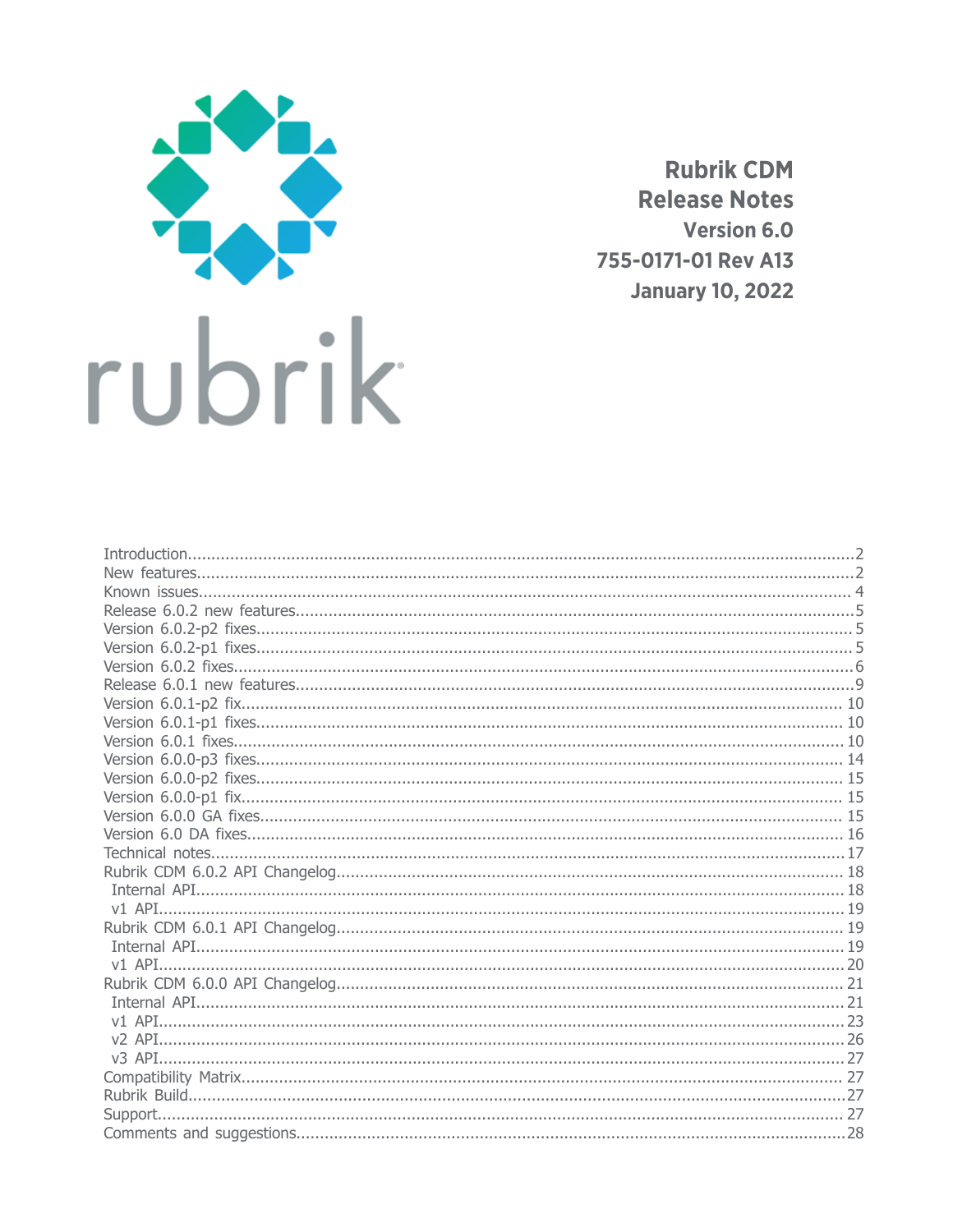## <span id="page-1-0"></span>**Introduction**

These release notes contain supplemental information about the General Availability release of Rubrik CDM version 6.0.

### <span id="page-1-1"></span>**New features**

Rubrik CDM version 6.0 has new features.

| Feature                                              | <b>Description</b>                                                                                                                                                                                                                                                                                                                                                                                                                                                                              |
|------------------------------------------------------|-------------------------------------------------------------------------------------------------------------------------------------------------------------------------------------------------------------------------------------------------------------------------------------------------------------------------------------------------------------------------------------------------------------------------------------------------------------------------------------------------|
| <b>Improved performance and larger workloads</b>     |                                                                                                                                                                                                                                                                                                                                                                                                                                                                                                 |
| Large File Sharding                                  | For file server workloads with small individual files, parallelized fetching of<br>the files allows efficient and fast backups. For specialized workloads where<br>individual files can range from hundreds of gigabytes to terabytes in size, the<br>files are now sharded into multiple smaller chunks to allow for parallel ingest<br>and restore.                                                                                                                                           |
| <b>Oracle Advanced Cloning</b>                       | Oracle Advanced Cloning Options (AOC) offer the following improvements:                                                                                                                                                                                                                                                                                                                                                                                                                         |
| Options                                              | Intuitive ACO UI allows easy data entry and validation of ACO parameters<br>$\bullet$<br>Option for Pre/Post recovery scripts for managing additional tasks<br>$\bullet$                                                                                                                                                                                                                                                                                                                        |
| Support for Oracle Data<br>Guard backup from standby | Rubrik supports Oracle Active Data Guard environments protection through the<br>following improvements:                                                                                                                                                                                                                                                                                                                                                                                         |
|                                                      | Enhanced SLA Domain automation for centralized management of primary<br>and standby databases through Data Guard groups<br>Ability to offload database backups to a standby database<br>Failover and switchover awareness for Data Guard environments<br>$\bullet$                                                                                                                                                                                                                              |
| Faster Hyper-V backups                               | Hyper-V backup and restore performance is improved and storage space is<br>reduced through cross-deduplication.                                                                                                                                                                                                                                                                                                                                                                                 |
| <b>Additional enterprise features</b>                |                                                                                                                                                                                                                                                                                                                                                                                                                                                                                                 |
| Multifactor Authentication                           | Multifactor Authentication or TOTP-based two-step verification is critical<br>protection against compromise due to stolen login credentials. Multifactor<br>Authentication is an implementation of two-factor authentication (2FA) for<br>local or LDAP users. TOTP-based two-step verification uses a standard mobile<br>authentication application from Google, Microsoft, Okta, or other vendors to<br>provide a single-use numeric code that serves as the second authentication<br>factor. |
| Adaptive throttling of<br>backups                    | Adaptive throttling reduces performance degradation on older or slower<br>NAS hosts by measuring the latency during a file backup. If high latencies<br>are detected, Rubrik will throttle down ongoing file backups to reduce the<br>load on the host. If the degradation was caused by the Rubrik backup load,<br>then reducing the concurrent file access should restore performance to an<br>acceptable state.                                                                              |
| CDP 24-hour log retention                            | CDP log retention is increased from 4 hours to 24 hours.                                                                                                                                                                                                                                                                                                                                                                                                                                        |
| SQL Server host-level<br>configurability             | The most common SQL options are configurable at a SQL host level through<br>Rubrik Support in addition to the previously available Rubrik cluster level.                                                                                                                                                                                                                                                                                                                                        |

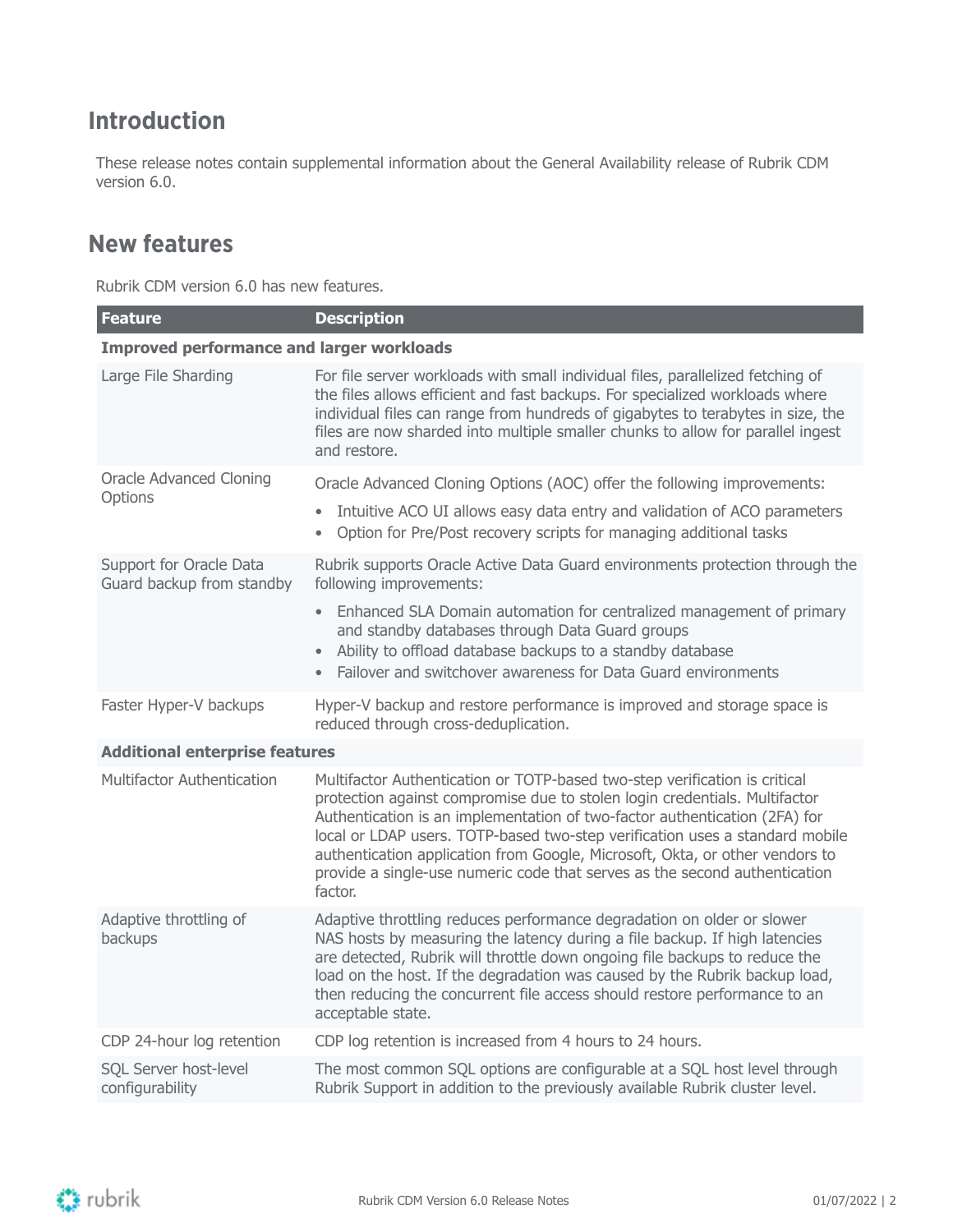| Feature                                                             | <b>Description</b>                                                                                                                                                                                                                                                                                                                                                                                                                                         |
|---------------------------------------------------------------------|------------------------------------------------------------------------------------------------------------------------------------------------------------------------------------------------------------------------------------------------------------------------------------------------------------------------------------------------------------------------------------------------------------------------------------------------------------|
| In-place recovery for virtual<br>machines                           | VMware virtual machines are recovered through preserving the virtual machine<br>identity and transferring only the delta changes (reverse CBT) by leveraging<br>the existing data on the primary storage.                                                                                                                                                                                                                                                  |
| NetApp SnapMirror support                                           | Rubrik supports a NetApp read-only SnapMirror copy as the source of data<br>when backing up NetApp NAS.                                                                                                                                                                                                                                                                                                                                                    |
| Health Monitor v1                                                   | Health Monitor v1 supports on-demand health checks. If any failures are<br>detected, potential causes and resolution steps are provided.                                                                                                                                                                                                                                                                                                                   |
| Rubrik cluster operation<br>improvements                            | Rubrik cluster operations improve supportability and stability of Rubrik clusters.                                                                                                                                                                                                                                                                                                                                                                         |
| <b>Lower cloud costs</b>                                            |                                                                                                                                                                                                                                                                                                                                                                                                                                                            |
| Tiering existing archived<br>snapshots                              | To lower cloud costs, tier previously archived snapshots from hot to cold<br>storage. For Azure, archived snapshots are moved from Azure Hot or Cool<br>storage to Archive storage. AWS Standard S3 or S3 Standard-Infrequent<br>Access snapshots are moved to Glacier or Glacier Deep Archive.                                                                                                                                                            |
| Cloud Cluster Elastic Storage                                       | Cloud Cluster Elastic Storage (Cloud Cluster ES) is a new Cloud Cluster that<br>directly writes backups to AWS S3 or Azure Object Store to significantly reduce<br>the running cost of Cloud Cluster instances in AWS or Azure.                                                                                                                                                                                                                            |
| <b>Extended cloud protection</b>                                    |                                                                                                                                                                                                                                                                                                                                                                                                                                                            |
| <b>Blob Storage</b>                                                 | Archiving to Azure Immutable To meet data retention requirements and mitigate the risk of data loss, Rubrik<br>can now write archival data to Azure Immutable Blob Storage utilizing a time-<br>based container-level retention policy prohibiting archives from being modified<br>or deleted.                                                                                                                                                             |
| <b>Rubrik Cloud Cluster</b><br>availability on Azure<br>Marketplace | Rubrik Cloud Cluster can be discovered and launched from Azure Marketplace.                                                                                                                                                                                                                                                                                                                                                                                |
| User-defined tags for Cloud<br>Compute resources                    | Defines custom tags to be applied to all resources created by Rubrik with<br>CloudOn and Archive consolidation. These custom tags are applied to<br>temporary compute instances, EBS volumes, EBS snapshots, and images<br>created by Rubrik.                                                                                                                                                                                                              |
| <b>Automated and intelligent backup operations</b>                  |                                                                                                                                                                                                                                                                                                                                                                                                                                                            |
| Cloud Cost Insights                                                 | Cloud Cost Insights is supported by CloudOut to provide instantaneous cloud<br>cost insights during SLA creation or edit to configure cost-optimal policies.<br>Rubrik CDM provides clear recommendations on when to enable or disable<br>consolidation and tiering policies and to compare costs during SLA Domain<br>edits. This feature is through the Rubrik REST API.                                                                                 |
| Intelligent Oracle archive log<br>deletion                          | Rubrik deletes Oracle archive logs after successful log backups if the first log<br>deletion attempt fails.                                                                                                                                                                                                                                                                                                                                                |
| <b>Hardware enhancements</b>                                        |                                                                                                                                                                                                                                                                                                                                                                                                                                                            |
| Simplified installation of                                          | Simplified installation of hardware appliance provides the following benefits:                                                                                                                                                                                                                                                                                                                                                                             |
| hardware appliances                                                 | Increased flexibility by providing multiple CDM software versions preloaded<br>$\bullet$<br>on the nodes from factory to start on the latest releases. There are at least<br>four Rubrik CDM releases to select from.<br>Faster self-service UI driven process, which is easier to install without<br>$\bullet$<br>Rurbrik engagement or through remote support from Rubrik Professional<br>Services or through a Rubrik partner at the time of bootstrap. |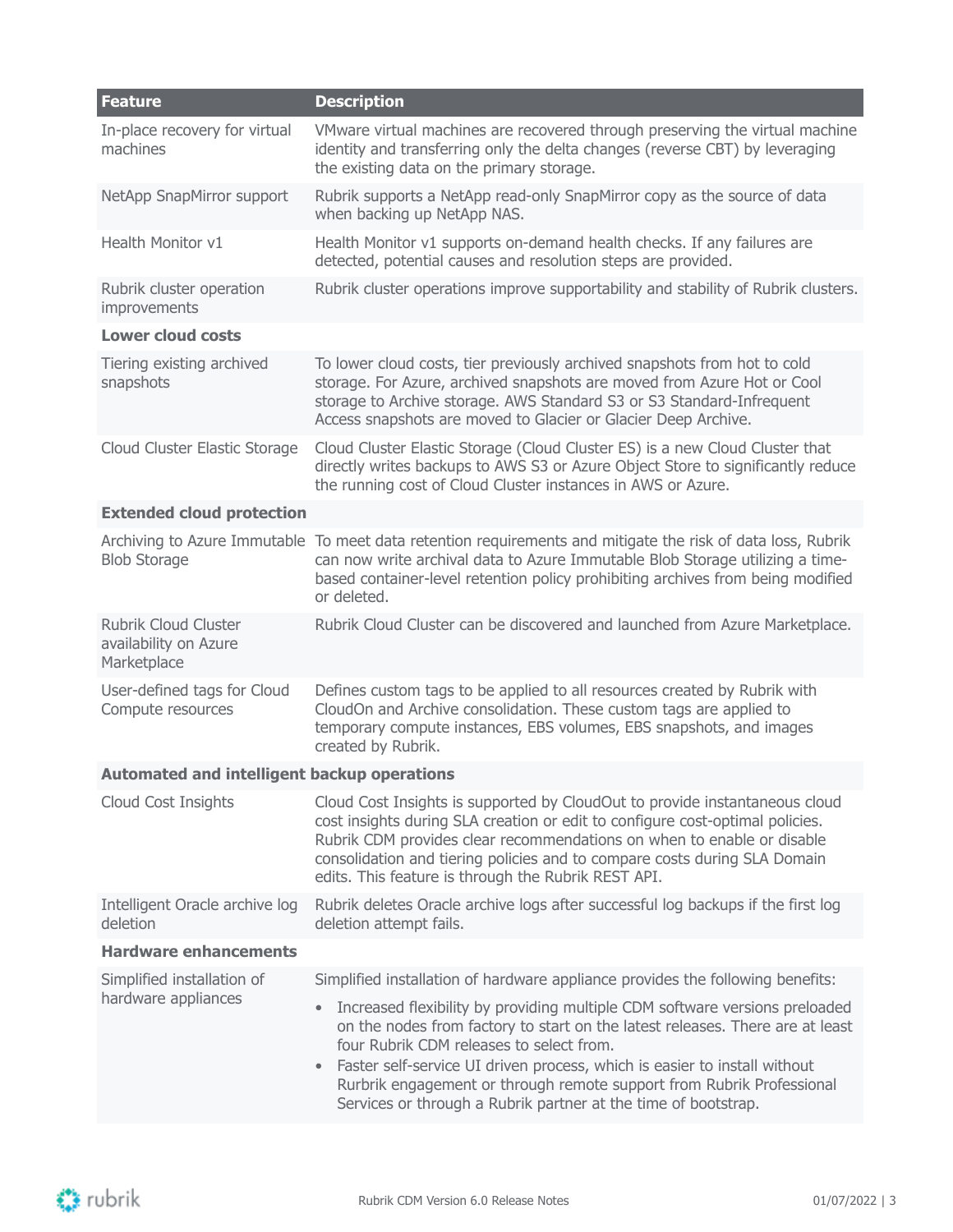| Feature                         | <b>Description</b>                                     |
|---------------------------------|--------------------------------------------------------|
| <b>CLI enhancements</b>         |                                                        |
| Support for hostname<br>changes | Hostnames can be edited through the Rubrik CLI.        |
| Bulk node remove                | Bulk node removal is supported through the Rubrik CLI. |

## <span id="page-3-0"></span>**Known issues**

Some known issues exist for Rubrik CDM 6.0.

| <b>Ticket</b> | <b>Issue</b>                                                                                                                                                                                                                                                                                                                                                                                                                                                                                                                                                                                                                                             |
|---------------|----------------------------------------------------------------------------------------------------------------------------------------------------------------------------------------------------------------------------------------------------------------------------------------------------------------------------------------------------------------------------------------------------------------------------------------------------------------------------------------------------------------------------------------------------------------------------------------------------------------------------------------------------------|
| CDM-282664    | Spurious alert notifications regarding a policy failure in time shift detection can occur as<br>frequently as every five minutes for each node in a Rubrik cluster. These alerts require no<br>action.                                                                                                                                                                                                                                                                                                                                                                                                                                                   |
| CDM-280280    | The Nutanix Live Mount feature has the following known issues.                                                                                                                                                                                                                                                                                                                                                                                                                                                                                                                                                                                           |
|               | Write operations to a Nutanix Live Mount that uses a floating IP address fail after<br>$\bullet$<br>migrating the floating IP to another node. The write operation causes SDFS errors and<br>the mounted virtual machine becomes unresponsive. Any other I/O operation after the<br>write operation will also fail. As a workaround, use a Live Mount with optional migration.<br>Nutanix mounts are not counted in the Dashboard page total mount count.<br>Deleting the external repository used for the Live Mount can fail when the deletion is<br>attempted while the unmount is in progress.<br>Customer automation is not supported.<br>$\bullet$ |
| CDM-263878    | Refreshing an Oracle database does not affect relic databases.                                                                                                                                                                                                                                                                                                                                                                                                                                                                                                                                                                                           |
| CDM-262635    | When an AppFlows Blueprint uses a VMware Cloud instance as a recovery target, specifying<br>vsanDatastore as the failover target datastore results in test and actual failover operations<br>failing due to permissions issues. Using workloadDatastore as the failover target datastore<br>works normally.                                                                                                                                                                                                                                                                                                                                              |
| CDM-261417    | In Rubrik CDM 6.0.0, the Rubrik CLI cluster command, vlan_segregation_feature_control, is<br>not functional.                                                                                                                                                                                                                                                                                                                                                                                                                                                                                                                                             |
| CDM-261364    | When initiating a Live Mount or an Instant Recovery of a VMware virtual machine through<br>the Rubrik CDM web UI, a new Select Networks step is added. VMware virtual machines<br>using the Instantly Recover option must select the appropriate production network in the<br>Select Networks step to ensure the Instantly Recover virtual machine is connected to the<br>correct network.                                                                                                                                                                                                                                                               |
| CDM-246043    | When a protected object is moved, the SLA Domain policy does not keep the original<br>SLA Domain setting but inherits the settings of the new location. Settings lost through<br>inheritance can include Retention Locks on the SLA Domain or loss of VMware tag settings.<br>To work around this issue, any protected objects that are moved should have the SLA<br>Domain settings reset to the original settings.                                                                                                                                                                                                                                     |
| CDM-243864    | A Windows virtual machine restored through a mount point to the original location might<br>fail. To work around the issue, restore the virtual machine to the specified mount point.                                                                                                                                                                                                                                                                                                                                                                                                                                                                     |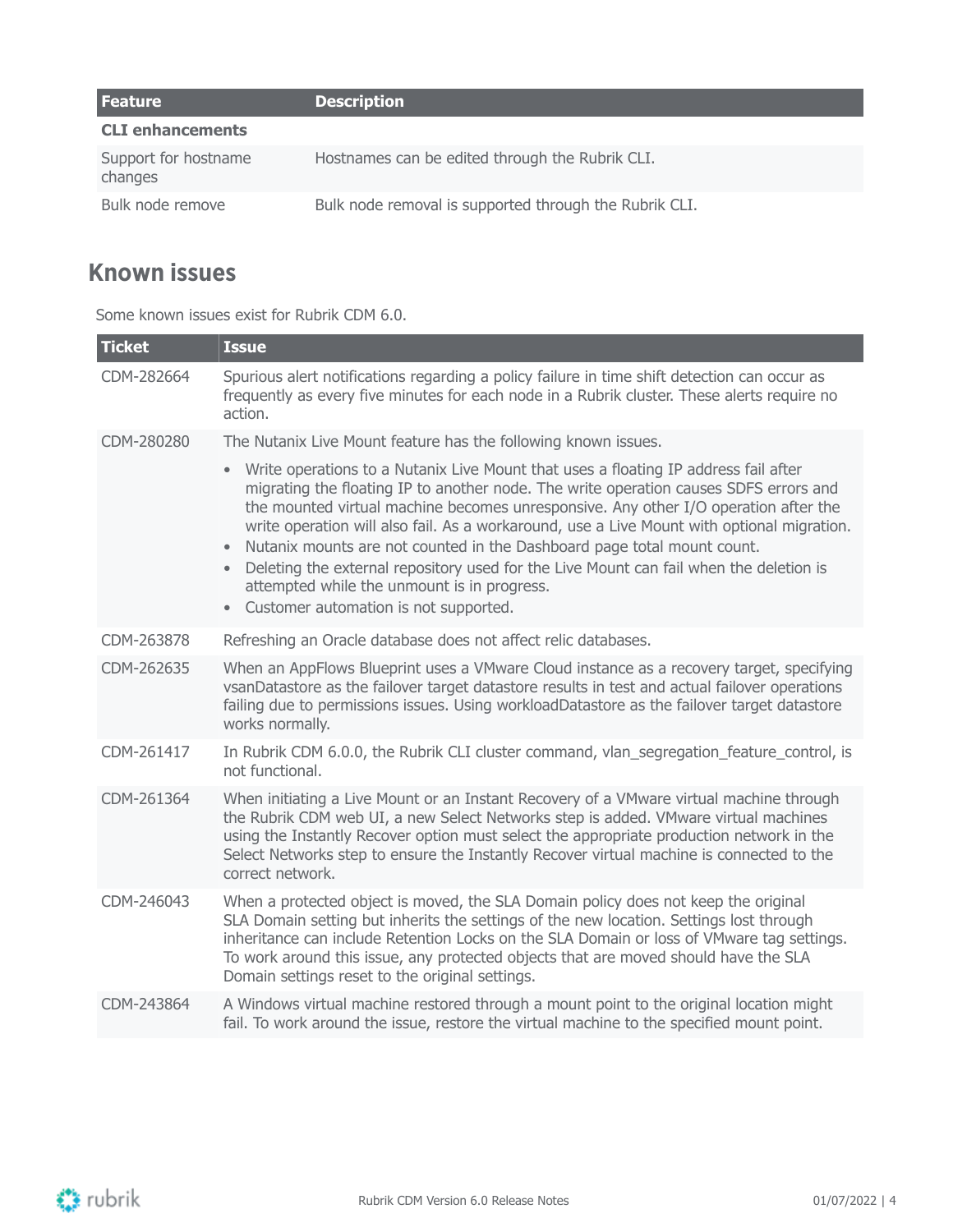## <span id="page-4-0"></span>**Release 6.0.2 new features**

| <b>New feature</b>        | <b>Description</b>                                                                                                                                                                                                                                                                                                        |
|---------------------------|---------------------------------------------------------------------------------------------------------------------------------------------------------------------------------------------------------------------------------------------------------------------------------------------------------------------------|
| AHV exclude disk          | Individual virtual disks can now be excluded from Nutanix virtual machine<br>backups.                                                                                                                                                                                                                                     |
| Nutanix/AHV Live Mount    | Customers can create a Live Mount from a snapshot of a Nutanix virtual<br>machine. Such a Live Mount can also migrate to a Nutanix storage container.                                                                                                                                                                     |
| Oracle RAC Backup         | Backup operations from a RAC to a Rubrik cluster can now use all nodes on the                                                                                                                                                                                                                                             |
| <b>Distribution</b>       | cluster.                                                                                                                                                                                                                                                                                                                  |
| Selective Throttling      | Replication throttling can be overridden on a specific network relationship.<br>Without this feature, throttling replication network traffic on a cluster, throttles<br>all outgoing traffic from the cluster to all replication targets. This feature enables<br>throttle overrides for replication to specific targets. |
| RHEL/SUSE on PowerPC      | PowerPC hosts running the RHEL or SUSE Linux distributions now support                                                                                                                                                                                                                                                    |
| fileset support           | filesets.                                                                                                                                                                                                                                                                                                                 |
| Nutanix segmented data    | Nutanix virtual machines can use a segmented volumes network to isolate                                                                                                                                                                                                                                                   |
| services support          | Rubrik backup traffic to a separate network.                                                                                                                                                                                                                                                                              |
| AHV pre and post backup   | AHV virtual machines now support scripts to run before and after taking a                                                                                                                                                                                                                                                 |
| scripts                   | backup snapshot.                                                                                                                                                                                                                                                                                                          |
| <b>AWS S3 PrivateLink</b> | Enables access to specific S3 API endpoints for archiving, overriding the default                                                                                                                                                                                                                                         |
| endpoint support          | endpoints determined by region selection.                                                                                                                                                                                                                                                                                 |
|                           |                                                                                                                                                                                                                                                                                                                           |

Rubrik CDM version 6.0.2 includes new features.

### <span id="page-4-1"></span>**Version 6.0.2-p2 fixes**

Rubrik CDM version 6.0.2-p2 includes fixes.

| <b>Ticket</b> | <b>Summary of issue</b>                                                                                                     |
|---------------|-----------------------------------------------------------------------------------------------------------------------------|
| CDM-287177    | Fileset backup jobs fail intermittently due to an error in the agent server.                                                |
| CDM-286395    | Updates the Apache Log4j reporting component used by Rubrik CDM to version 2.17.0.                                          |
| CDM-280867    | Syslog messages incorrectly include entire stack traces for specific error conditions<br>instead of concise error messages. |

## <span id="page-4-2"></span>**Version 6.0.2-p1 fixes**

Rubrik CDM version 6.0.2-p1 includes fixes.

| <b>Ticket</b> | <b>Summary of issue</b>                                                                                                                                                              |
|---------------|--------------------------------------------------------------------------------------------------------------------------------------------------------------------------------------|
| CDM-285447    | Updates the Apache log4j reporting component used by Rubrik CDM to version<br>2.16. The previous version of log4j was discovered to have a potentially exploitable<br>vulnerability. |
| CDM-284996    | Upgrading a Rubrik cluster to CDM version 6.0.2 results in automatic redirection to<br>Polaris onboarding instead of continuing to the CDM web UI.                                   |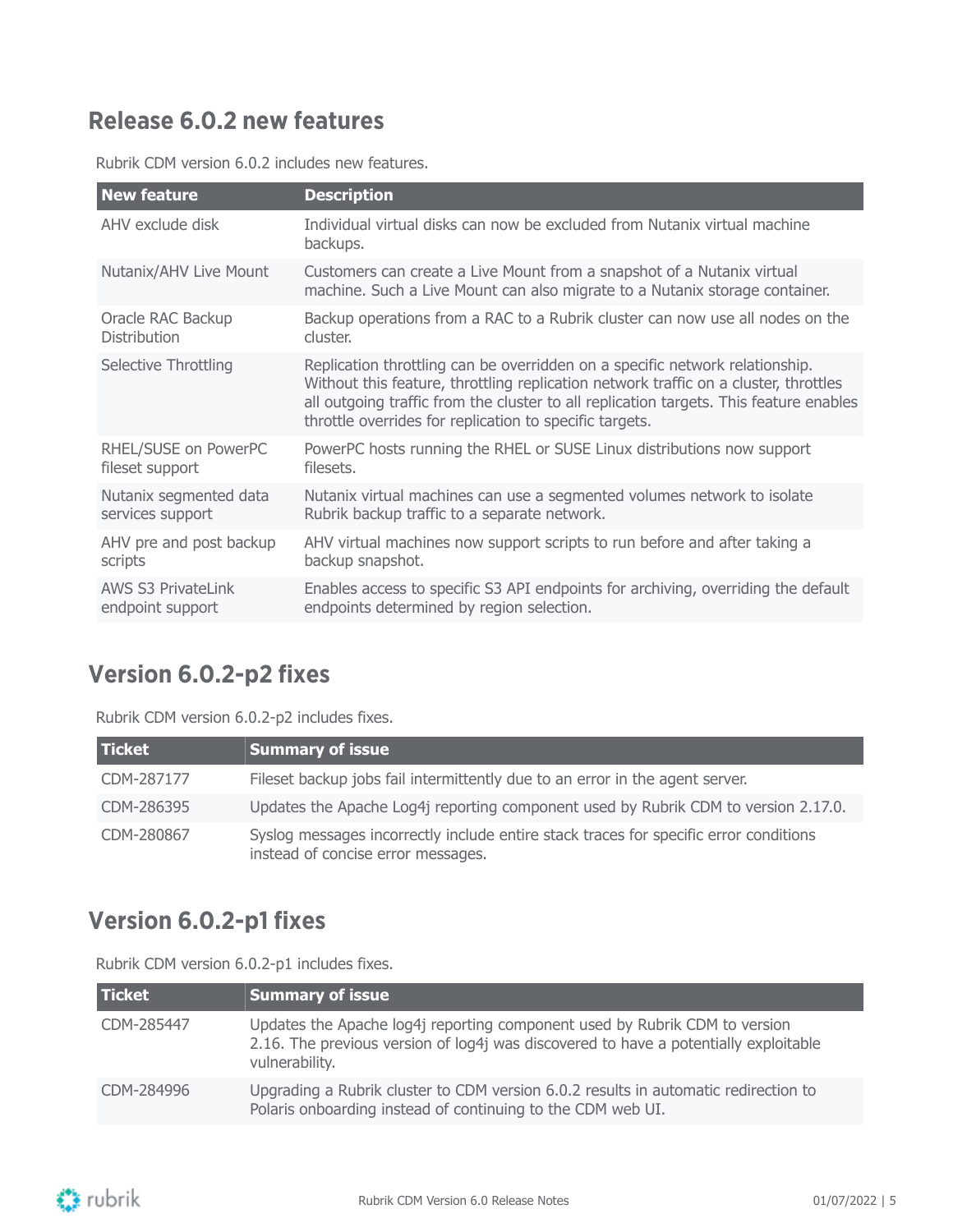| <b>Ticket</b>      | <b>Summary of issue</b>                                                                                                                                                        |
|--------------------|--------------------------------------------------------------------------------------------------------------------------------------------------------------------------------|
| CDM-284012         | Cloud Clusters hosted on Azure cannot upgrade to CDM version 6.0.2.                                                                                                            |
| CDM-283404         | NAS Direct filesets cannot be analyzed by Radar.                                                                                                                               |
| <b>SPARK-86369</b> |                                                                                                                                                                                |
| CDM-282664         | Spurious time shift alerts due to the time shift detection policy not ignoring timestamp<br>jitter under 10 seconds.                                                           |
| CDM-282641         | After attaching a new disk, invoking the disk setup procedure fails.                                                                                                           |
| CDM-282640         | Archival upload jobs can become stuck when a snapshot in the upload job expires while<br>the upload is ongoing.                                                                |
| CDM-282472         | Isilon 9.2 changed authentication requirements from basic auth to session token, which<br>prevents backup of NAS shares.                                                       |
| CDM-281812         | An error in date-persistence logic occasionally causes backup jobs to remain in the<br>Finishing state indefinitely.                                                           |
| CDM-280891         | Restore for sharded files fails.                                                                                                                                               |
| CDM-280797         | Backups fails during the metadata scan phase with a Device or Resource busy error.                                                                                             |
| CDM-280281         | Unable to add Nutanix host with API integration.                                                                                                                               |
| CDM-280030         | Spurious SSL errors occurring between SQL Server hosts and the Rubrik cluster resulted<br>in dropped connections and backup failures.                                          |
| CDM-279187         | Upgrading to Rubrik CDM version 6.0 or newer fails when root-sdfs is not the last logical<br>volume in the root volume group.                                                  |
| CDM-277971         | NFS archival location connectivity checks do not complete cleanup, leading to errors in<br>the connectivity check and intermittent disconnection of the NFS archival location. |
| CDM-277472         | Creating a Live Mount in the root partition mounts the root partition as read-only,<br>causing system instability.                                                             |
| CDM-276822         | Snapshots for cloud-native virtual machines do not appear in the web UI.                                                                                                       |
| CDM-275626         | Metadata inconsistencies for archived snapshots found when refreshing reader cluster<br>after upgrade of blob storage method.                                                  |
| CDM-274261         | Rubrik Bolt instances on AWS fail to launch, preventing jobs to take on-demand<br>snapshots from succeeding.                                                                   |
| CDM-273189         | NFS archival location connectivity checks do not complete cleanup, leading to errors in<br>the connectivity check and intermittent disconnection of the NFS archival location. |
| CDM-269886         | Snapshot download from Amazon Glacier archival location fails due to expiration of<br>Glacier retrieval jobs                                                                   |

### <span id="page-5-0"></span>**Version 6.0.2 fixes**

Rubrik CDM version 6.0.2 includes fixes.

| <b>Ticket</b> | Summary of issue                                                                                           |
|---------------|------------------------------------------------------------------------------------------------------------|
| CDM-280692    | Existing Oracle databases discovered as dataguard groups are taking full backups after<br>upgrade to 6.0.1 |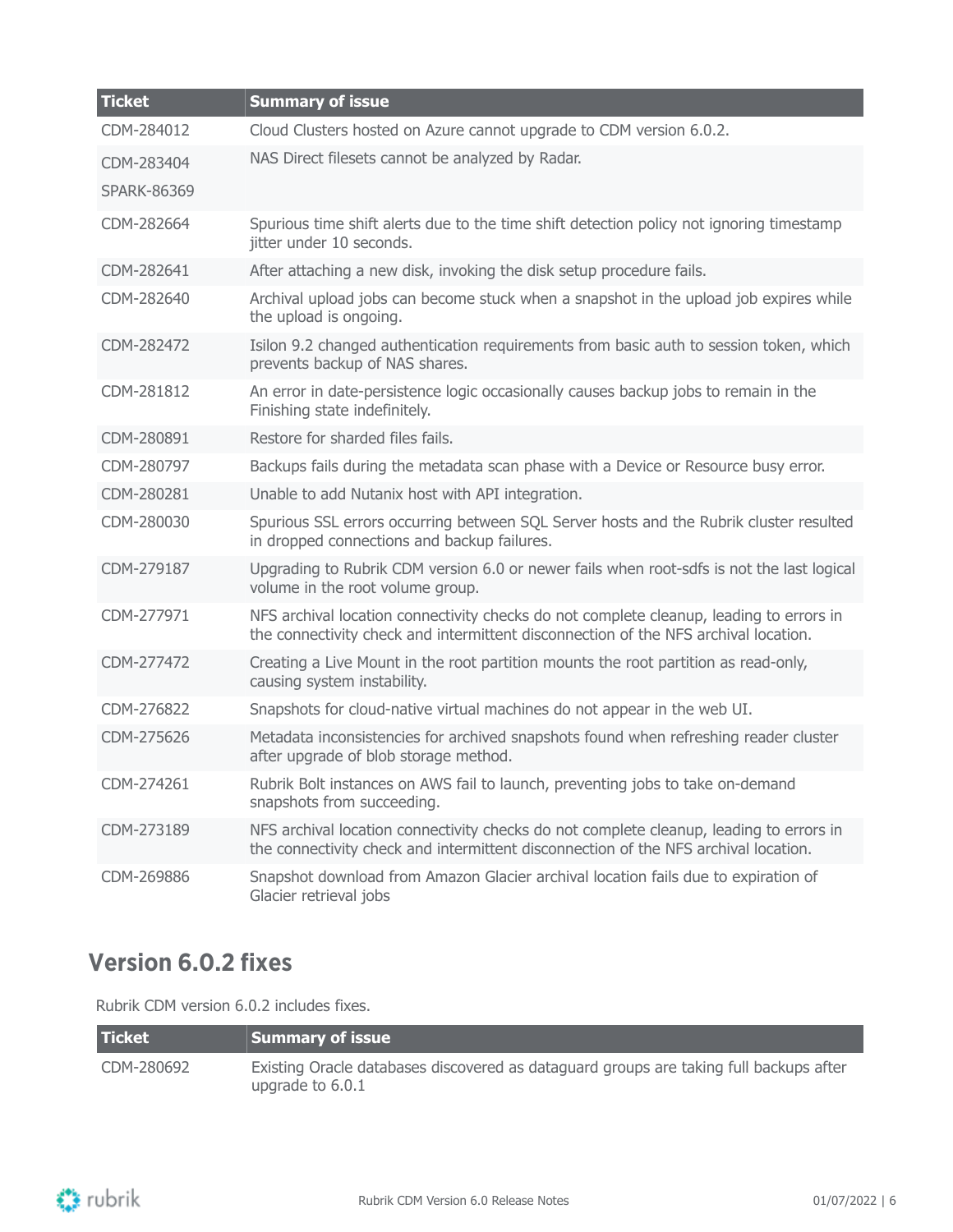| <b>Ticket</b> | <b>Summary of issue</b>                                                                                                                                                                                  |
|---------------|----------------------------------------------------------------------------------------------------------------------------------------------------------------------------------------------------------|
| CDM-279187    | Upgrading to Rubrik CDM version 6.0 or newer fails when root-sdfs is not the last logical<br>volume in the root volume group.                                                                            |
| CDM-278753    | Upgrading slim cloud cluster nodes to Rubrik CDM 6.0 or later results in unstable nodes<br>due to insufficient machine resources.                                                                        |
| CDM-278376    | Administrators of tenant organizations cannot create notification rules for the<br>organization.                                                                                                         |
| CDM-278113    | Filter status for compute resources cannot be disabled from the web UI.                                                                                                                                  |
| CDM-276701    | Log backup jobs report missing sequence numbers for backup chains.                                                                                                                                       |
| CDM-276453    | Upgrading to 6.0.1 occasionally fails due to missing fstab entries.                                                                                                                                      |
| CDM-274418    | When restoring a virtual machine with an archived tag, and the "Remove Tags"<br>checkbox is not selected, the restore job (Live mount, export, or instant recover) fails<br>with an internal error.      |
| CDM-274373    | Node IPMI settings do not revert to DHCP after a reset.                                                                                                                                                  |
| CDM-274273    | Deleting a reader archival location can fail when the archival location contains snapshots<br>under a retention lock or that were protected by an SLA Domain with a retention lock at<br>time of upload. |
| CDM-274231    | When a protectable object has a large number of active snapshots, API response<br>messages can grow larger than the default limit, causing failed API calls for that object.                             |
| CDM-274144    | When a log snapshot job fails, the recovery chain for a protected Oracle database<br>breaks.                                                                                                             |
| CDM-273993    | Checks for clock skew can take place before nodes have verified correct timekeeping,<br>resulting in an incorrect baseline for measuring time shift.                                                     |
| CDM-273626    | Temporary files from failed reporting jobs are not removed, causing a buildup of stale<br>files that degrades performance of reporting jobs.                                                             |
| CDM-273514    | Privileges to administer MSSQL data objects cannot be successfully granted.                                                                                                                              |
| CDM-273218    | Glacier locations with an active vault lock can be marked as disconnected.                                                                                                                               |
| CDM-273188    | A snapshot on a source archival location can expire before the snapshot fingerprint is<br>cached. This can cause Archival Migration jobs to loop indefinitely.                                           |
| CDM-272989    | Metadata can persist after a purge, leading to upload job failure.                                                                                                                                       |
| CDM-270650    | Persistence retries for VMware objects can lead to cancellation of replication jobs.                                                                                                                     |
| CDM-270615    | Backup jobs may fail intermittently with the exception of "snapshot random data<br>verification failed".                                                                                                 |
| CDM-270598    | After upgrading to Rubrik CDM version 6.0, an Oracle database backup job for a<br>dataguard database can get stuck in the FINISHING state during the EXPOSE task.                                        |
| CDM-269436    | Rubrik nodes fail because memory limits were set on Rubrik services inadvertently.                                                                                                                       |
| CDM-269212    | Using the rkazurecli_cloud_compute.ps1 script to configure an Azure cloud account can<br>fail with the error message 'CloudException "The role assignment already exists"'.                              |
| CDM-268988    | Upload jobs to S3 locations using an SLA Domain configured with "Glacier Deep Archive<br>Storage Class Only" can have poor upload performance.                                                           |
| CDM-268983    | The web UI has decreased performance during VMware export, Live Mount, or Instant<br>Recovery operations.                                                                                                |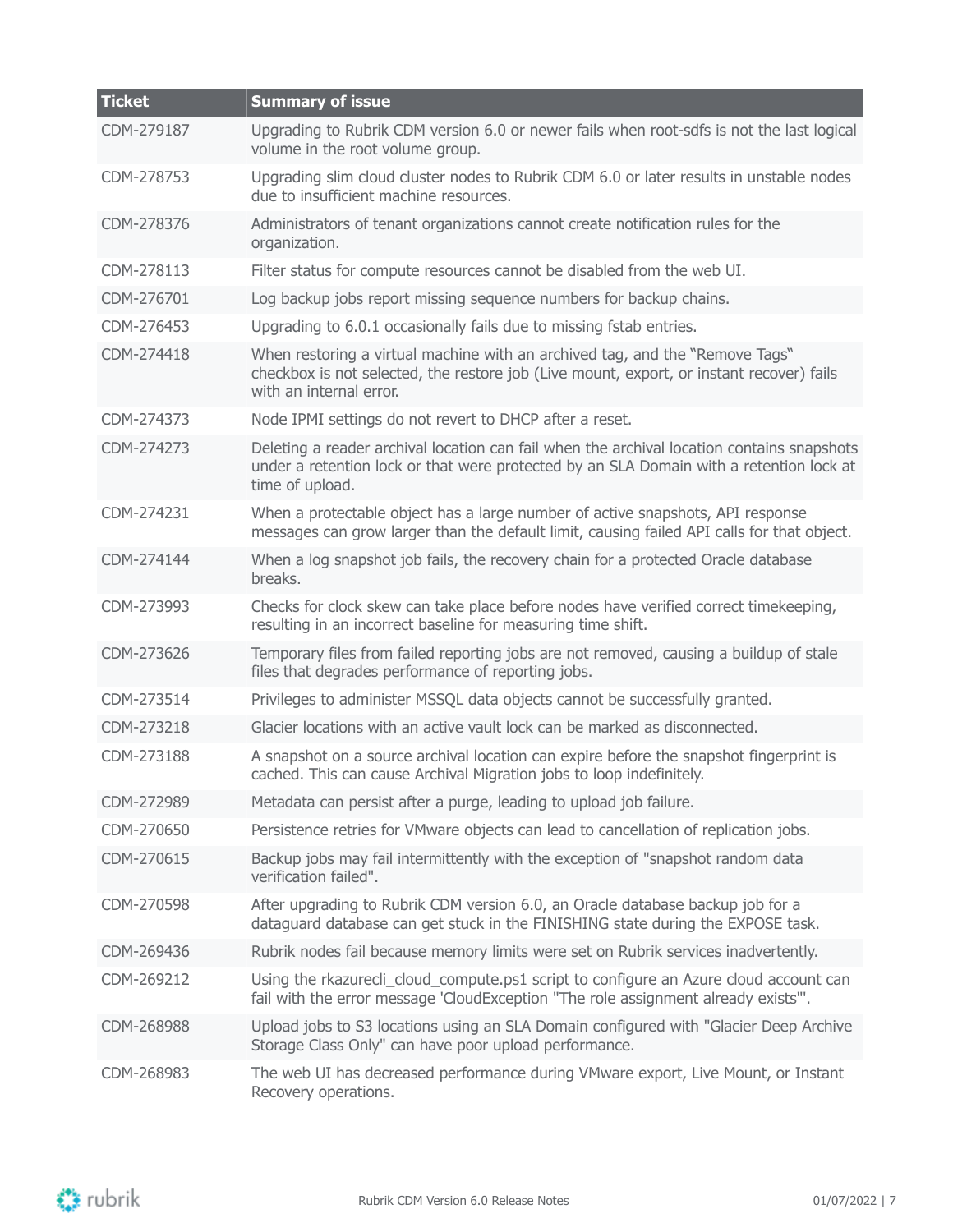| <b>Ticket</b> | <b>Summary of issue</b>                                                                                                                                                                |
|---------------|----------------------------------------------------------------------------------------------------------------------------------------------------------------------------------------|
| CDM-268859    | When a server is forcing the use of SMB version 1, a restore operation configure with<br>SMB version 2 restores to an internal directory instead of the selected mount point.          |
| CDM-268686    | In-place Recovery for VMware Cloud virtual machines fails unless the In-place Recovery<br>operation uses NBDSSL.                                                                       |
| CDM-268685    | Conversion jobs fail after enabling default EBS encryption.                                                                                                                            |
| CDM-267576    | A vApp backup job can fail when boot options are not successfully retrieved.                                                                                                           |
| CDM-267257    | Instant Recovery operations can fail when the storage profile of the target vApp is a<br>datastore cluster instead of a single datastore.                                              |
| CDM-267138    | Jobs cannot be canceled until they move into the acquiring or running states. Archival<br>jobs that have no snapshots to upload never exit the queued state and cannot be<br>canceled. |
| CDM-266859    | Archival Refresh or Recover jobs can become stuck if the service is interrupted.                                                                                                       |
| CDM-265793    | Discovery or delete host jobs fail when the Oracle oracle db table is very large.                                                                                                      |
| CDM-265648    | The SQL Server object details page does not properly display Last Recovery Point when<br>a Full recovery model database is switched to read-only.                                      |
| CDM-265425    | IPv6 networking can fail to come up after a kernel reset.                                                                                                                              |
| CDM-265318    | Replacement hard drives for some Dell Rubrik hardware nodes can be of a larger<br>capacity than specified, resulting in errors due to mismatched disk capacities on the<br>node.       |
| CDM-265299    | File proliferation during upgrades can lead to inode exhaustion on the system.                                                                                                         |
| CDM-264754    | A device with a long read time from an archival location can be erroneously cleaned up<br>as stale.                                                                                    |
| CDM-264413    | Renaming the checkpoint fails if the virtual machine name contains the '&' character,<br>leading to backup failure.                                                                    |
| CDM-264407    | Log backups on a standby database can fail when multiple threads exist.                                                                                                                |
| CDM-264237    | No user-friendly error message is shown to the user when VMware datastore is out of<br>capacity.                                                                                       |
| CDM-263878    | A same-host restore operation that involves a large number of databases can take a<br>substantial amount of time.                                                                      |
| CDM-263498    | Conversion fails when default EBS encryption is enabled.                                                                                                                               |
| CDM-262659    | When performing cluster prechecks, resolve the bad JobContext errors and allow the<br>PERIODIC_UPGRADE_PRECHECKS_GLOBAL to complete quietly.                                           |
| CDM-260743    | Indexing jobs fail after a cluster upgrade when the previous index directory is deleted.                                                                                               |
| CDM-260083    | Child virtual machines for a vCD vApp can have PULL_REPLICATION jobs remain in the<br>QUEUED state indefinitely.                                                                       |
| CDM-258501    | Radar tasks fail on pass-through clusters.                                                                                                                                             |
| CDM-257052    | Hierarchy search API does not prioritize exact matches over substring matches.                                                                                                         |
| CDM-252748    | An NFS share with a file path that contains spaces cannot be added to the cluster.                                                                                                     |
| CDM-250105    | Archival traffic to an S3-compatible location can go through a global proxy even when<br>the bypass-proxy option is selected.                                                          |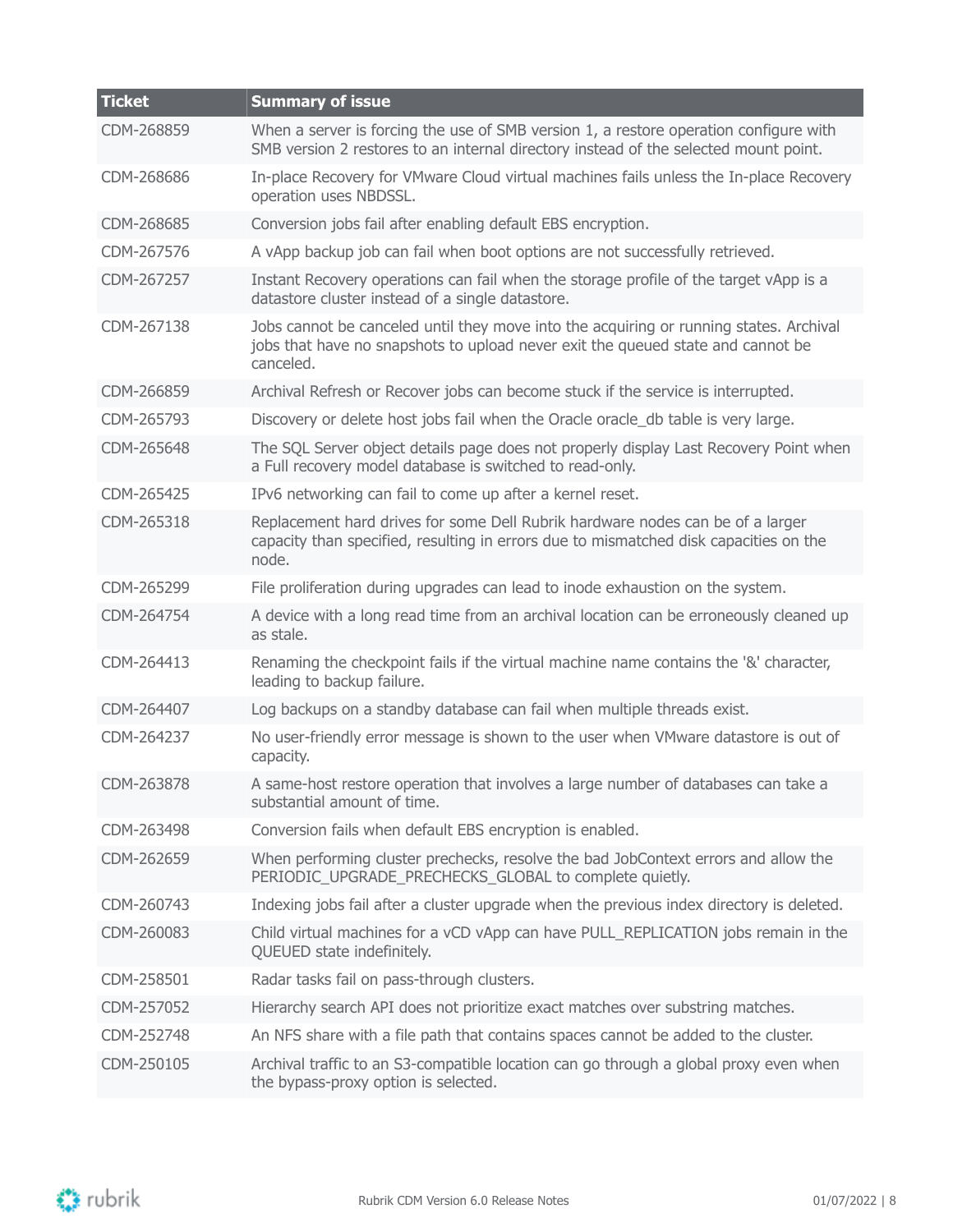| <b>Ticket</b> | <b>Summary of issue</b>                                                                                                                              |
|---------------|------------------------------------------------------------------------------------------------------------------------------------------------------|
| CDM-249612    | SQL Server export does not properly detect available space when using the advanced<br>method with overwrite.                                         |
| CDM-248612    | Indexing issues can cause spurious Radar alerts.                                                                                                     |
| CDM-244986    | When a job finishes immediately before a cluster upgrade, the job is not pruned after<br>the upgrade.                                                |
| CDM-188005    | Snapshot index and index cache sizes are not reported accurately.                                                                                    |
| CDM-171808    | The disk UUIDs returned by Nutanix do not match the disk UUIDs in the virtual machine<br>or snapshot details, leading to disk exclusion not working. |

## <span id="page-8-0"></span>**Release 6.0.1 new features**

Rubrik CDM version 6.0.1 includes new features.

| <b>New feature</b>                               | <b>Description</b>                                                                                                                                                                                                                                                                                                                                                                   |
|--------------------------------------------------|--------------------------------------------------------------------------------------------------------------------------------------------------------------------------------------------------------------------------------------------------------------------------------------------------------------------------------------------------------------------------------------|
| Fileset sharding                                 | For file server workloads with small individual files, parallelized fetching of the<br>files allows for efficient and fast backups. For specialized workloads where<br>individual files can range from hundreds of gigabytes to terabytes in size, the<br>files are now sharded into multiple smaller chunks to allow for parallel ingest<br>and restore.                            |
| <b>Expanded Rubrik Edge</b><br>capacity          | Rubrik Edge expands support for up to 30 TB of disk capacity.                                                                                                                                                                                                                                                                                                                        |
| Bootstrap simplification                         | CDM hardware appliance bootstrap page has additional information about<br>discovered nodes in the Rubrik CDM web UI to make hardware installs easier.<br>New flagging of network issues makes troubleshooting easier.                                                                                                                                                                |
| Secure SSH logins                                | CLI logins via SSH may now be protected with SSH keys for added security.                                                                                                                                                                                                                                                                                                            |
| API security                                     | API security creates a default blocklist of APIs for critical changes to data<br>(examples include retention and SLA Domain policies). APIs are unblocked or<br>blocked based on administrative policy.                                                                                                                                                                              |
| TOTP as two-factor<br>adoption enhancements      | Multifactor Authentication or TOTP-based two-step verification is an<br>implementation of two-factor authentication (2FA) for local or LDAP users.<br>TOTP-based two-step verification uses a standard mobile authentication<br>application from Google, Microsoft, Okta, or other vendors to provide a single-<br>use numeric code that serves as the second authentication factor. |
| Oracle archive log restores<br>through Log Mount | Log Mount allows granular recovery of archive logs by mounting only the<br>required log backups between two recovery points. Archive logs are restored<br>from the mounted log backups using RMAN commands.                                                                                                                                                                          |
| vSphere Metro Storage<br>Cluster support         | vSphere Metro Storage Cluster (vMSC) supports failover between sites. After<br>failover, associated virtual machines only trigger incremental backups as<br>opposed to full backups.                                                                                                                                                                                                 |
| vCD 10.3 support                                 | vCD 10.3 is supported.                                                                                                                                                                                                                                                                                                                                                               |
| Nutanix NAS integration                          | Nutanix AFS file shares expose an API to create an on-demand point-in-time<br>snapshot similar to other NAS hosts. When taking a backup, Rubrik uses the API<br>to create a snapshot and backup from the snapshot rather than from the live file<br>system. This guarantees a consistent point-in-time backup for Nutanix AFS NAS.                                                   |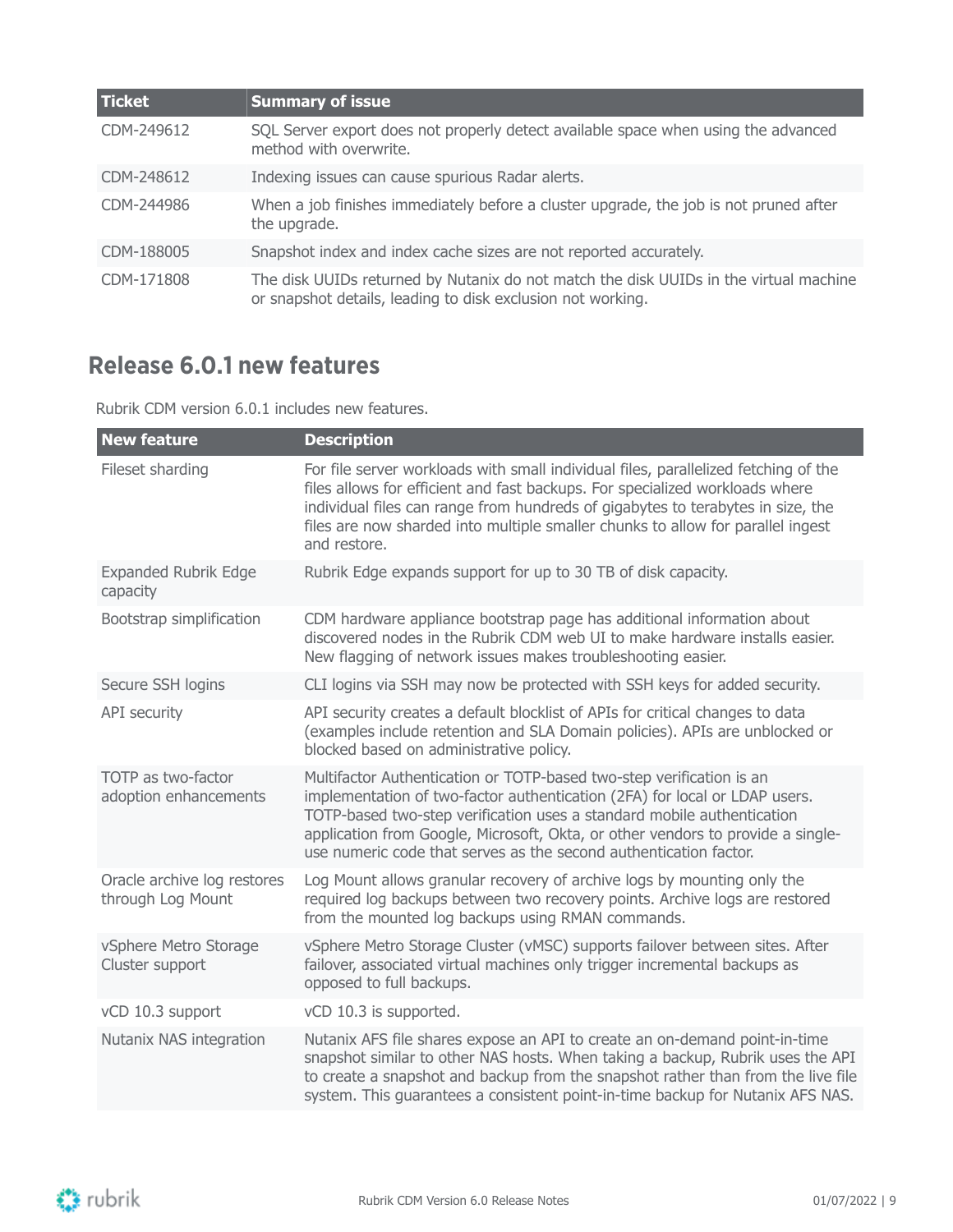## <span id="page-9-0"></span>**Version 6.0.1-p2 fix**

Rubrik CDM version 6.0.1-p2 includes a new fix.

| <b>Ticket</b> | Summary of issue               |
|---------------|--------------------------------|
| CDM-278314    | General security improvements. |

### <span id="page-9-1"></span>**Version 6.0.1-p1 fixes**

Rubrik CDM version 6.0.1-p1 includes fixes.

| <b>Ticket</b> | <b>Summary of issue</b>                                                                                                                                                                |
|---------------|----------------------------------------------------------------------------------------------------------------------------------------------------------------------------------------|
| CDM-276701    | Log backup jobs report missing sequence numbers for backup chains.                                                                                                                     |
| CDM-276453    | Upgrading to 6.0.1 occasionally fails due to missing fstab entries.                                                                                                                    |
| CDM-274418    | When restoring a VM with an archived tag, and the "Remove Tags" checkbox is not<br>selected, the restore job (Live mount, export, or instant recover) fails with an internal<br>error. |
| CDM-274373    | Node IPMI settings do not revert to DHCP after a reset.                                                                                                                                |
| CDM-270650    | Persistence retries for VMware objects can lead to cancellation of replication jobs.                                                                                                   |
| CDM-270615    | Backup jobs may fail intermittently with the exception of "snapshot random data<br>verification failed".                                                                               |
| CDM-269436    | Rubrik nodes fail due to incorrect memory limits on Rubrik services.                                                                                                                   |
| CDM-259222    | An HPE DL360 cluster cannot be upgraded to Rubrik CDM 6.0.0.                                                                                                                           |
| CDM-188005    | Snapshot index and index cache sizes are not reported accurately.                                                                                                                      |

### <span id="page-9-2"></span>**Version 6.0.1 fixes**

Rubrik CDM version 6.0.1 includes fixes.

| <b>Ticket</b> | <b>Summary of issue</b>                                                                                                                                                                                                                                                   |
|---------------|---------------------------------------------------------------------------------------------------------------------------------------------------------------------------------------------------------------------------------------------------------------------------|
| CDM-267869    | In the Rubrik CDM web UI, the VMware VM Recovery page (Export, Live Mount, and<br>Instant Recovery) show no compute resources available when logging into organization<br>UI, if the organization is assigned with ESXi hosts and/or Compute Clusters and not<br>vCenter. |
| CDM-267863    | A Live Mount for a VMware virtual machine to a resource pool without using network<br>selection may fail with an error, "The resource X is in use" if the original virtual<br>machine's network is configured to use vSphere distributed switch (DVS).                    |
| CDM-267270    | The cloud storage connectivity checker sometimes fails during bootstrap on Rubrik<br>Cloud Cluster Elastic Storage.                                                                                                                                                       |
| CDM-266857    | If the LDAP Server configuration is changed and multifactor authentication is enforced,<br>multifactor authentication has to be disabled and enabled, or multifactor authentication<br>is disabled.                                                                       |
| CDM-266730    | If a VMware UUID VMDK is not configured in vSphere, VMware backups can fail.                                                                                                                                                                                              |

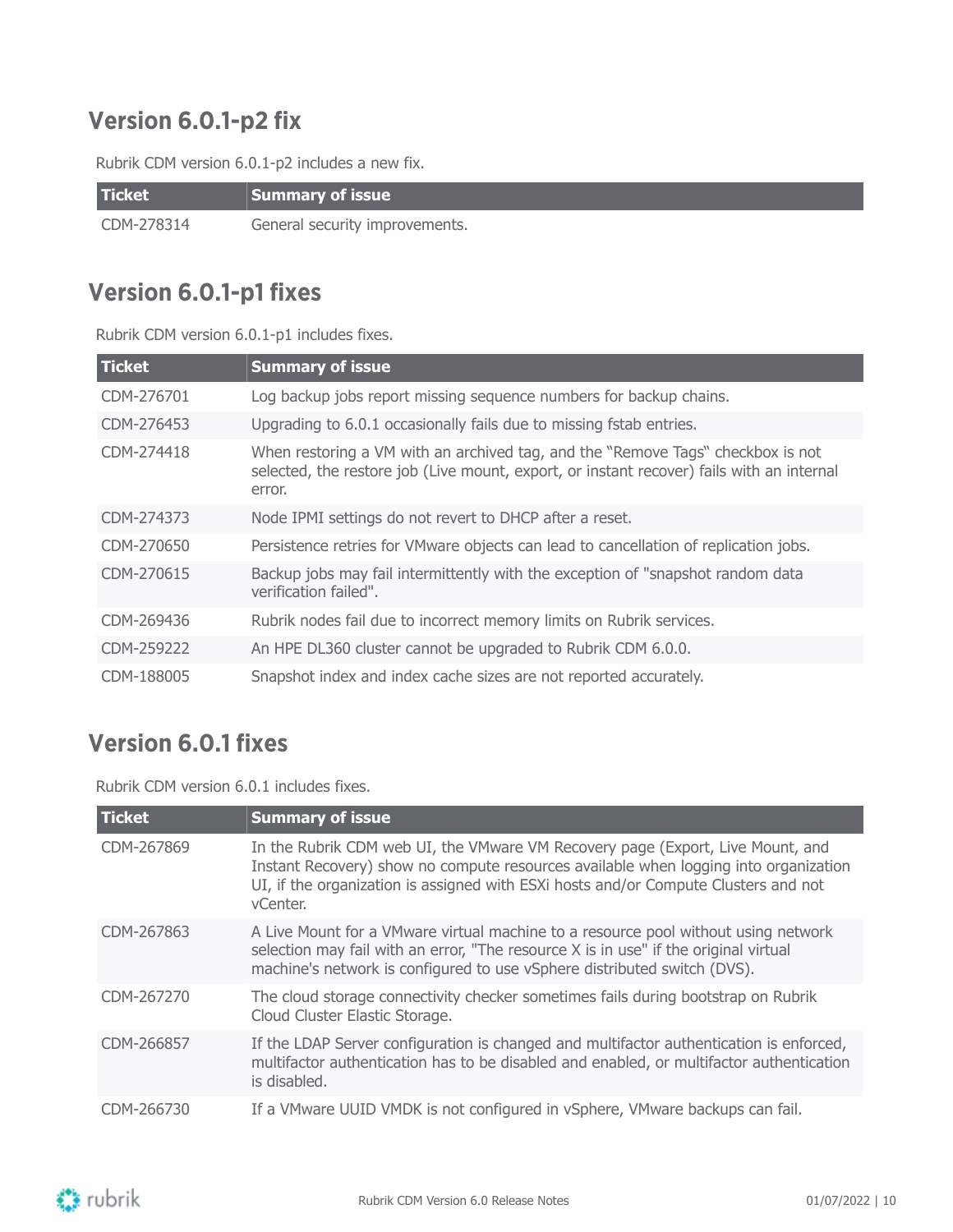| <b>Ticket</b> | <b>Summary of issue</b>                                                                                                                      |
|---------------|----------------------------------------------------------------------------------------------------------------------------------------------|
| CDM-266381    | After a Rubrik CDM upgrade, custom report update jobs might fail.                                                                            |
| CDM-266378    | VMware virtual machine upload and backup jobs for virtual machines sequentially<br>instead of in parallel.                                   |
| CDM-266300    | There is a compliance status discrepancy for recent snapshots, when the snapshot is<br>expired locally or instant archival is configured.    |
| CDM-266280    | If a SQL Server log backup job is running during a Rubrik CDM 6.0.0 upgrade, the job<br>might fail.                                          |
| CDM-266109    | VMware snapshots are incorrectly expired if virtual machines are linked manually.                                                            |
| CDM-266085    | A customized task report containing the column StartMethod/Node Name fails to<br>complete.                                                   |
| CDM-265796    | Oracle Live Mount fails with the error message "Neither racId nor oracleHostId set for<br>database".                                         |
| CDM-265457    | After a Rubrik CDM upgrade, VMware virtual machines with the RBS registered may<br>show it as disconnected.                                  |
| CDM-265453    | For Instant Recovery Network Selection for the newly created virtual machine might not<br>connect to the expected network.                   |
| CDM-265415    | A VMware virtual machine backup can fail for 64 KB unaligned VMDKs.                                                                          |
| CDM-265315    | Oracle restore jobs were failing due to the Oracle Home precheck when the Oracle<br>Home was mounted over NFS.                               |
| CDM-265064    | A failed index job causes the virtual machine to fail to restore.                                                                            |
| CDM-264754    | A VMware virtual machine failed a recovery operation from archival.                                                                          |
| CDM-264509    | If VMware Tools are not installed on a virtual machine, there is no warning icon that<br>"VMware tool not installed" on the VM page.         |
| CDM-264494    | A stale entry in jobInstance in a Microsoft SQL log backup can cause a backup job to<br>fail.                                                |
| CDM-264266    | Tiering jobs might fail for objects for snapshots protected with deleted SLA Domains.                                                        |
| CDM-264254    | An Oracle database no longer appears on the Rubrik CDM web UI after manually<br>refreshing the database using an RMAN duplicate.             |
| CDM-263877    | After a Rubrik CDM upgrade, deleted local user accounts reappear.                                                                            |
| CDM-263748    | VMware Backup followed by a previous In-Place Recovery job, fails with "access error" if<br>"keepvSphereSnapshotPostRecovery" option is set. |
| CDM-263557    | Cloud conversion might fail for snapshots tiered to a Cold storage tier.                                                                     |
| CDM-263552    | Oracle backup fails on a host with the umask 077 permission reset. RMAN is unable to<br>write to the script log.                             |
| CDM-262659    | When performing cluster prechecks, resolve the bad JobContext errors and allow the<br>PERIODIC UPGRADE PRECHECKS GLOBAL to complete quietly. |
| CDM-262643    | Using a custom configuration for chiselServer causes the Support Tunnel to fail.                                                             |
| CDM-262585    | If the SLA Domain is not properly configured for a Hyper-V cluster, Hyper-V virtual<br>machines can miss backups.                            |
| CDM-262554    | Cloud conversion might fail for virtual machines on the first try.                                                                           |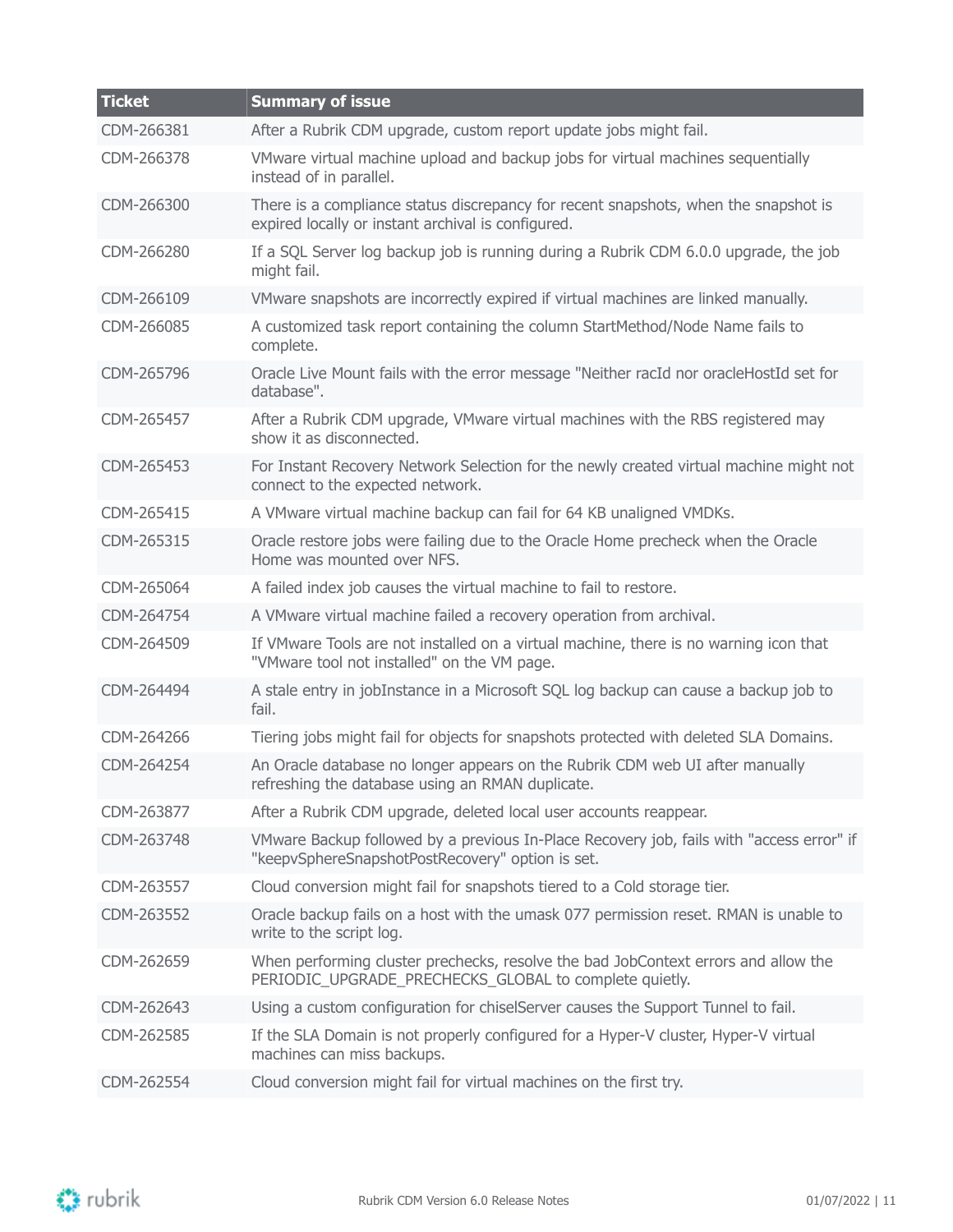| <b>Ticket</b> | <b>Summary of issue</b>                                                                                                                                                                                                                |
|---------------|----------------------------------------------------------------------------------------------------------------------------------------------------------------------------------------------------------------------------------------|
| CDM-262154    | Oracle log backup jobs that are missing log sequences have no recoverable chain<br>created.                                                                                                                                            |
| CDM-261756    | The estimated time remaining for Fileset Snapshots in Rubrik CDM 6.0 are significantly<br>higher than in previous versions of Rubrik CDM.                                                                                              |
| CDM-261697    | After a Rubrik CDM upgrade, database log backups are failing with the error "No<br>archived log files to backup".                                                                                                                      |
| CDM-261681    | Cache initialization fails when nodes are in BAD state when SDFS restarts, which causes<br>slow restore operations.                                                                                                                    |
| CDM-261680    | An Oracle database Export failed with an "incompatible with Oracle release" error.                                                                                                                                                     |
| CDM-261630    | A Rubrik download job failed during patch file checksum validation due to incorrect<br>checksum stored in the metadata.                                                                                                                |
| CDM-261513    | Volume Group indexing fails with a "Failed to mount snapshot" error.                                                                                                                                                                   |
| CDM-261459    | If a Microsoft SQL log replicate job is restarted and the log is in an exposed state, when<br>the job restarts, the Mssgl Log Replicate job can fail.                                                                                  |
| CDM-261424    | Bare Metal Recovery (BMR) failed on a server with multiple disks, where partitions were<br>created on incorrect disks. After the BMR script finishes with no error, a server failed to<br>boot.                                        |
| CDM-261412    | After a Rubrik CDM upgrade, VMware virtual machine snapshots are full instead<br>of incremental if the virtual machine links to other virtual machines and the virtual<br>machine linking happened before upgrading to Rubrik CDM 6.0. |
| CDM-261160    | A Microsoft SQL filestream database download fails with a Rubrik Internal error.                                                                                                                                                       |
| CDM-261145    | Radar tasks fail when the cluster is over subscribed.                                                                                                                                                                                  |
| CDM-261092    | Snapshots created with previous versions of Rubrik CDM that do not use the blockSize<br>field are unable to be restored from an archival location.                                                                                     |
| CDM-261028    | After the SLA Domain local retention settings were changed automatically, the backups<br>which were expected to be deleted were not deleted.                                                                                           |
| CDM-260912    | LiveMount of a virtual machine using a resource pool or compute cluster fails if the<br>operating system is not configured in the correct virtual disk order.                                                                          |
| CDM-260700    | TOTP as two-factor login fails if the request times out.                                                                                                                                                                               |
| CDM-260590    | Multiple events in Polaris are reported as out of compliance.                                                                                                                                                                          |
| CDM-260538    | The nmap-v command displays the Debian banner associated with OpenSSH.                                                                                                                                                                 |
| CDM-260388    | SQL Server database backups using Rubrik SQL Writer fail when SQL Server hosts are<br>configured to communicate with a Rubrik CDM cluster using tagged VLANs.                                                                          |
| CDM-260259    | After a Rubrik CDM upgrade, replication fails because of metadata inconsistency in vCD<br>virtual machines.                                                                                                                            |
| CDM-260061    | Backups of SQL databases containing files with special characters fail when using SQL<br>Writer.                                                                                                                                       |
| CDM-259789    | Rubrik cluster fails the Volume Filter Driver (VFD) installation due to missing of the<br>required Microsoft update KB3033929 on the Windows system.                                                                                   |
| CDM-259576    | RBS does not upgrade properly in a multi-cluster environment.                                                                                                                                                                          |
| CDM-258964    | A failover cluster node is unable to add a host using the Rubrik HOST ADD REST API.                                                                                                                                                    |
| CDM-258729    | Oracle discovery fails is the Oracle database is in a disconnected state.                                                                                                                                                              |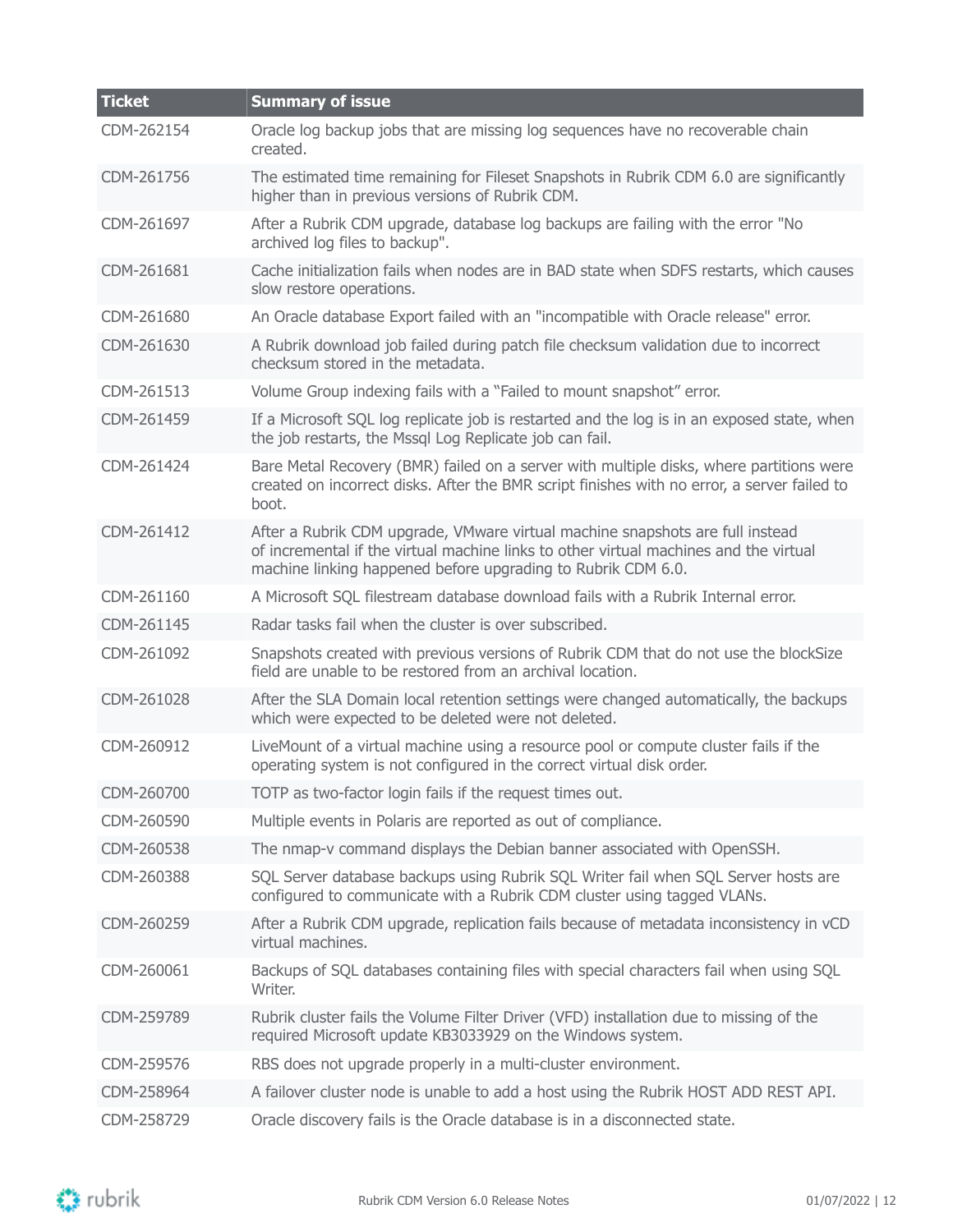| <b>Ticket</b> | <b>Summary of issue</b>                                                                                                                                                                                         |
|---------------|-----------------------------------------------------------------------------------------------------------------------------------------------------------------------------------------------------------------|
| CDM-258686    | An SLA Domain cannot be created if the retention value is less than the frequency value<br>but still greater in unit size.                                                                                      |
| CDM-258673    | After an Oracle upgrade, from 11g to 19c, Rubrik CDM failed to restore an Oracle<br>database. due to a timeout error.                                                                                           |
| CDM-258501    | Radar tasks fail on pass-through clusters.                                                                                                                                                                      |
| CDM-257918    | Archival consolidation fails with a fingerprint mismatch error because an incremental<br>backup is performed before a full backup.                                                                              |
| CDM-256276    | An Oracle full database backup fails while creating blobstore directories.                                                                                                                                      |
| CDM-256156    | After an upgrade to Rubrik CDM 5.3, a virtual machine with vSphere replication<br>configured, that creates a snapshot with a compute cluster/resource pool will fail to Live<br>Mount.                          |
| CDM-254937    | If a Microsft SQL batch backups fails, metadata corruption can occur.                                                                                                                                           |
| CDM-254560    | Node addition gets stuck when canceled.                                                                                                                                                                         |
| CDM-254383    | Automated restore performance to an Oracle RAC target is very slow.                                                                                                                                             |
| CDM-253838    | Backup jobs terminated abnormally are displayed with Active status in the Rubrik CDM<br>web UI.                                                                                                                 |
| CDM-253390    | SLA Domain inheritance of protected objects does not retain the settings of the parent<br>folders when changing from the SLA Domain setting from "Do Not Protect" and then<br>back original SLA Domain setting. |
| CDM-251954    | After a Rubrik CDM upgrade, the SLA Domain lists Azure tiering as Default Access Tier<br>only instead of Archive Access Tier only, which was configured before the upgrade.                                     |
| CDM-251651    | The Rubrik REST API lists VMware virtual machines that are archived and have<br>snapshots expired, which should not be displayed.                                                                               |
| CDM-251286    | During a rkcli install, the sdreset flag did not work properly.                                                                                                                                                 |
| CDM-250721    | After a Rubrik CDM upgrade, the CloudonSetupVerification tool was failing in Azure.                                                                                                                             |
| CDM-250354    | The Oracle database detail page takes excessive time to load.                                                                                                                                                   |
| CDM-249608    | An incorrect syslog config caused error messages to display as dashes.                                                                                                                                          |
| CDM-249606    | After a Rubrik CDM upgrade, Oracle database backups are slow.                                                                                                                                                   |
| CDM-249405    | Solaris RBS recovery of sparse files might fail.                                                                                                                                                                |
| CDM-248775    | Occasionally the dNFS check used to checks for directories in the Oracle Home does not<br>provide the correct information, which causes Oracle database backups to fail.                                        |
| CDM-247590    | Parallel node addition times out even though individual node additions are still running.                                                                                                                       |
| CDM-246762    | An Oracle database Live Mount fails due to stale files pre-existing in the recovery area<br>on the target host.                                                                                                 |
| CDM-246703    | Archival consolidation operations log spurious completion events even when no<br>meaningful consolidation work was performed.                                                                                   |
| CDM-245083    | Frequent metadata updates can cause large Oracle databases to fail to load to an<br>archival location.                                                                                                          |
| CDM-244182    | After an archival recovery, the Reader Archive Cluster does not display the calendar<br>page for the fileset object preventing restores.                                                                        |
| CDM-243892    | Oracle Live Mount jobs fail when canceling and cannot be deleted.                                                                                                                                               |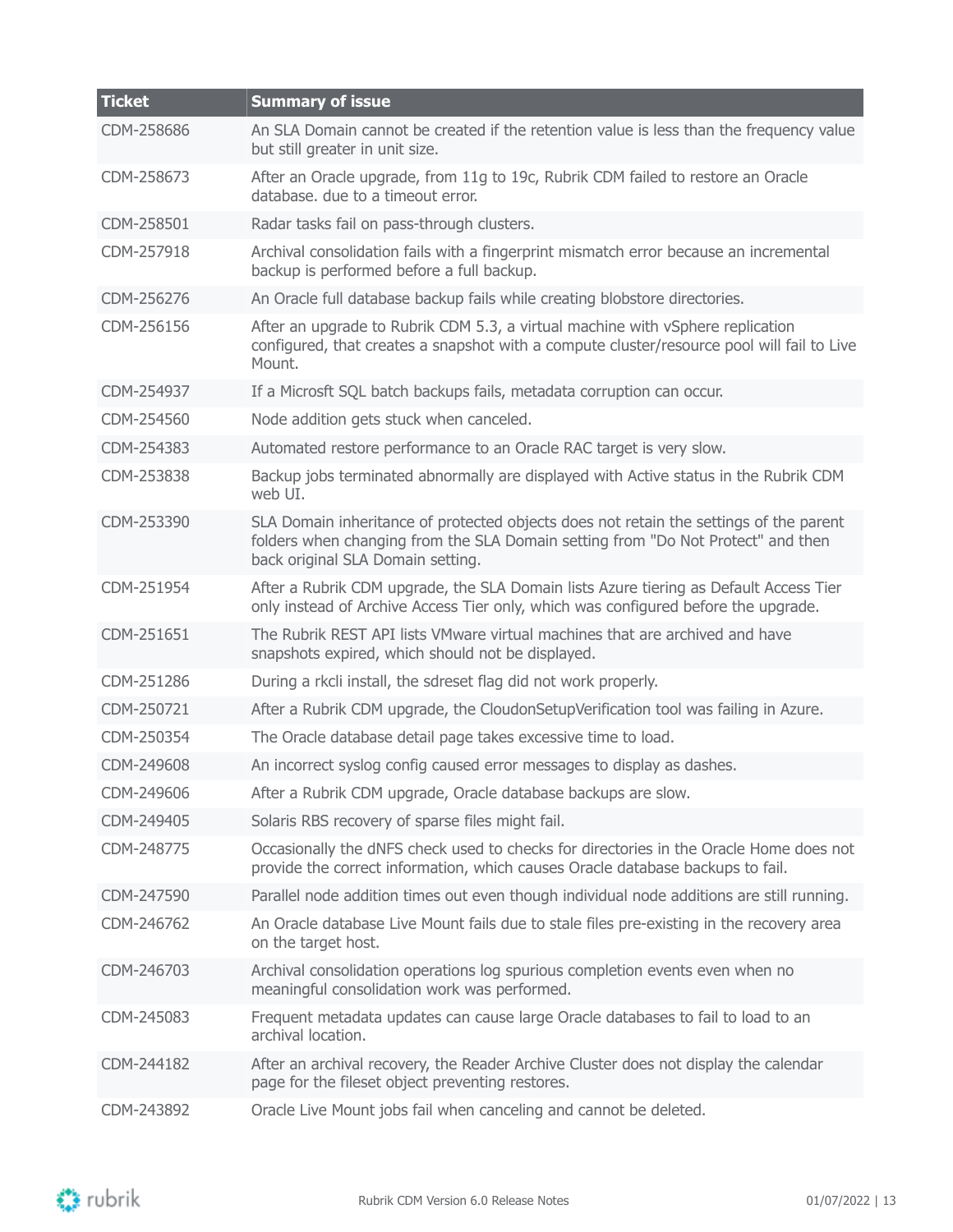| <b>Ticket</b> | <b>Summary of issue</b>                                                                                                                                                                                                                           |
|---------------|---------------------------------------------------------------------------------------------------------------------------------------------------------------------------------------------------------------------------------------------------|
| CDM-242972    | Compliance for on-demand snapshots should have been computed according to the SLA<br>Domain configured on the snapshot, rather than the SLA Domain configured for the<br>protected object, which resulted in incorrect compliance-related alerts. |
| CDM-242001    | Microsoft SQL restores of large databases are slow.                                                                                                                                                                                               |
| CDM-241587    | During a Rubrik upgrade, required directories can be created in the root partition<br>instead of within SDFS, which prevents SDFS from starting.                                                                                                  |
| CDM-240795    | For a SQL Server database, a Scheduled event is sent estimating when the next<br>snapshot is taken based on the SLA Domain frequency. However, when a database<br>becomes unprotected, the Scheduled Event remains and is not updated.            |
| CDM-240696    | A virtual machine with retention locked SLA Domain setting is unprotected after it is<br>moved.                                                                                                                                                   |
| CDM-240636    | If the Rubrik Service account does not have the correct permissions, backup jobs fail<br>without an error message to indicate permissions should be updated.                                                                                      |
| CDM-239601    | When configuring CloudOn with Azure, the tenant ID and subscription IDs are not auto-<br>populating the Rubrik CDM web UI due to out-of-memory issues.                                                                                            |
| CDM-236492    | Backup of sparse files with specific layouts can fail when enableLinuxSparseFileSupport<br>is enabled.                                                                                                                                            |
| CDM-233632    | vCD APP_SNAPSHOT jobs are intermittently failing to fetch vCD resources.                                                                                                                                                                          |
| CDM-232426    | Live Mount and same-host recovery fail on Oracle RAC due to NFS locking errors.                                                                                                                                                                   |
| CDM-200976    | Recovery of an Oracle RAC database can fail during the post-recovery process if the<br>Oracle RAC instance numbers of the source database instances do not match the node<br>numbers of the Oracle RAC nodes.                                     |
| CDM-185721    | A Live Mount of a SQL database with over 250 data files fails.                                                                                                                                                                                    |

# <span id="page-13-0"></span>**Version 6.0.0-p3 fixes**

Rubrik CDM version 6.0.0-p3 includes fixes.

| <b>Ticket</b> | <b>Summary of issue</b>                                                                                             |
|---------------|---------------------------------------------------------------------------------------------------------------------|
| CDM-267752    | Archival Consolidation and Archival Reverse jobs might fail for S3/ S3 Compatible<br>locations in Rubrik CDM 6.0.0. |
| CDM-267749    | Oracle RAC databases that have db_name $\left( = d \right)$ unique_name are not automatically<br>discovered.        |
| CDM-267688    | A NAS DA fileset job might fail when the backup size is larger than 64 GB.                                          |
| CDM-266280    | If a SQL Server log backup job is running during a Rubrik CDM 6.0.0 upgrade, the job<br>might fail.                 |
| CDM-265415    | A VMware virtual machine backup can fail for 64 KB unaligned VMDKs.                                                 |
| CDM-264494    | A stale entry in jobInstance in a Microsoft SQL log backup can cause a backup job to<br>fail.                       |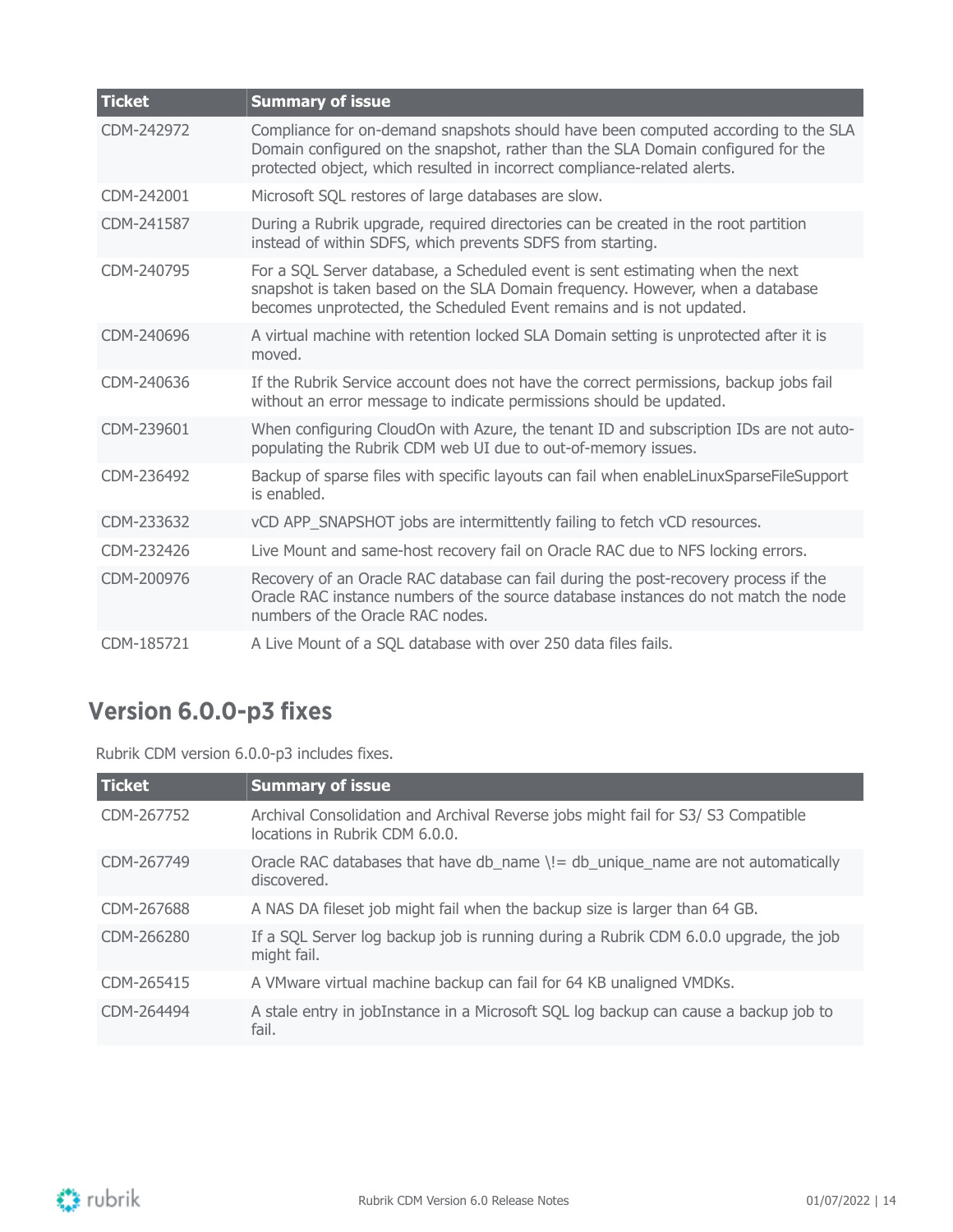### <span id="page-14-0"></span>**Version 6.0.0-p2 fixes**

Rubrik CDM version 6.0.0-p2 includes fixes.

| <b>Ticket</b> | <b>Summary of issue</b>                                                                                                                                       |
|---------------|---------------------------------------------------------------------------------------------------------------------------------------------------------------|
| CDM-266378    | VMware virtual machine upload and backup jobs for virtual machines sequentially<br>instead of in parallel.                                                    |
| CDM-265796    | Oracle Live Mount fails with the error message "Neither racId nor oracleHostId set for<br>database".                                                          |
| CDM-265457    | After a Rubrik CDM upgrade, VMware virtual machines with the RBS registered may<br>show it as disconnected.                                                   |
| CDM-263748    | VMware Backup followed by a previous In-Place Recovery job, fails with "access error" if<br>"keepvSphereSnapshotPostRecovery" option is set.                  |
| CDM-262154    | Oracle log backup jobs that are missing log sequences have no recoverable chain<br>created.                                                                   |
| CDM-260912    | LiveMount of a virtual machine using a resource pool or compute cluster fails if the<br>operating system is not configured in the correct virtual disk order. |

## <span id="page-14-1"></span>**Version 6.0.0-p1 fix**

Rubrik CDM version 6.0.0-p1 includes a fix.

| <b>Ticket</b> | $\,$ Summary of issue $\,$                                                                                      |
|---------------|-----------------------------------------------------------------------------------------------------------------|
| CDM-261412    | After an upgrade to Rubrik CDM 6.0.0, linked VMware backups use full backups instead<br>of incremental backups. |

### <span id="page-14-2"></span>**Version 6.0.0 GA fixes**

Rubrik CDM version 6.0.0 General Availability (GA) includes fixes.

| <b>Ticket</b> | <b>Summary of issue</b>                                                                                                                                           |
|---------------|-------------------------------------------------------------------------------------------------------------------------------------------------------------------|
| CDM-260682    | Rubrik Edge is unable to open a Rubrik Support Tunnel after a hostname change.                                                                                    |
| CDM-260594    | After a Rubrik node name is changed, the Rubrik Support tunnel cannot be accessed.                                                                                |
| CDM-258690    | If a snapshot has expired locally (but not expired in the archived location), it will not be<br>included when calculating the oldest recovery point.              |
| CDM-258684    | Cloud Image Conversion fails during Live Mount when there is an etc/path identified but<br>is not a part of root.                                                 |
| CDM-258353    | If the OS partition length is unaligned to 1 MB, BMR fails to restore to the original<br>hardware, with an error of failing to create the OS partition on a disk. |
| CDM-257466    | The capacity over time report shows incorrect values for some duplicated remote<br>objects.                                                                       |
| CDM-257414    | After a Rubrik CDM upgrade, Managed Volumes are unavailable after a reset or resize if<br>the reset check does not validate.                                      |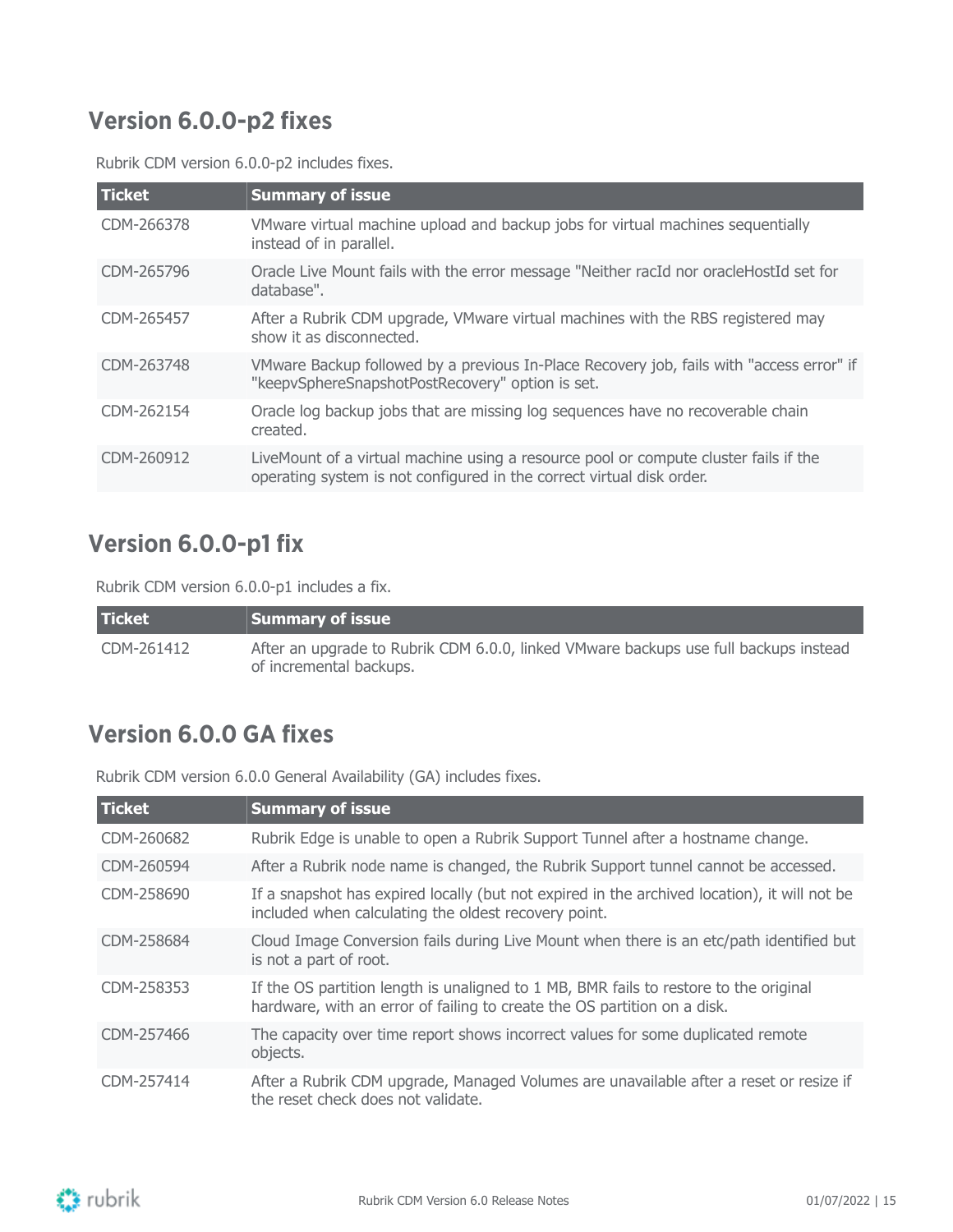| <b>Ticket</b> | <b>Summary of issue</b>                                                                                                                                                                                                                                                                                |
|---------------|--------------------------------------------------------------------------------------------------------------------------------------------------------------------------------------------------------------------------------------------------------------------------------------------------------|
| CDM-256493    | CloudOn of a Linux virtual machine with Live Volume Mount on data disk with an entry<br>in /etc/fstab with an unsupported format fails.                                                                                                                                                                |
| CDM-256405    | Snapshot downloads might fail for snapshots uploaded from Rubrik CDM 4.0 or earlier.                                                                                                                                                                                                                   |
| CDM-256008    | Reports lists empty values for Windows and Linux clustered filesets.                                                                                                                                                                                                                                   |
| CDM-255763    | Managed Volume fails due to a reset during an ongoing backup.                                                                                                                                                                                                                                          |
| CDM-255759    | If virtual machines are migrated during a backup job, subsequent backups can fail<br>because of invalid checkpoints.                                                                                                                                                                                   |
| CDM-254067    | A Rubrik cluster might fail to detect a host as a Hyper-V host if the Hyper-V Virtual<br>Machine Management service is not running. The Hyper-V Server can also be archived,<br>which causes the creation of a new identity of the virtual machines hosted on the<br>Hyper-V Server.                   |
| CDM-251535    | After a Volume Group snapshot is placed on legal hold, and the Rubrik CDM web UI<br>page is refreshed, the expected "Remove Legal Hold" in the snapshot menu options is<br>not shown. Instead, a "Place on Legal Hold" option is still shown, and if it is clicked, a<br>failure message is displayed. |
| CDM-251170    | After node replacement due to bad boot drive, the cluster performing node replacement<br>can fail with the following error message, "Error with setting up add nodes job: Failed to<br>Set key encryption key".                                                                                        |
| CDM-250509    | An NFS mount end snapshot operation on a Managed Volume can fail due to "Mount<br>being busy" error.                                                                                                                                                                                                   |
| CDM-249133    | An SCVMM refresh job can fail if the Hyper-V Server fails, even after the Hyper-V Server<br>is restored.                                                                                                                                                                                               |
| CDM-247317    | The node-monitor fails to create an email notification when there is a CMOS battery<br>issue.                                                                                                                                                                                                          |
| CDM-245535    | A Garbage Collection event can fail when trying to delete an event that is not present<br>on the Rubrik cluster.                                                                                                                                                                                       |
| CDM-244867    | The pfile created by an Oracle clone cannot be accessed if permissions are not explicitly<br>specified.                                                                                                                                                                                                |
| CDM-240685    | Archival jobs fail due to out-of-memory issues on CDM virtual deployments.                                                                                                                                                                                                                             |
| CDM-236833    | Archival Upload jobs show a negative value for "Data Remaining" on the Monitoring<br>page.                                                                                                                                                                                                             |
| CDM-229579    | In VMware, when Windows 2019 Server virtual machines with UEFI enabled are Live<br>Mounted, the boot manager is unable to identify the boot drive.                                                                                                                                                     |

## <span id="page-15-0"></span>**Version 6.0 DA fixes**

Rubrik CDM version 6.0 Directed Availability (DA) includes fixes.

| <b>Ticket</b> | Summary of issue                                                                                                    |
|---------------|---------------------------------------------------------------------------------------------------------------------|
| CDM-257074    | KMIP key rotation hangs when one of KMIP servers is down instead of rotating to<br>another configured KMIP server.  |
| CDM-256015    | SLA Domains can show an incorrect hourly retention value after enabling and disabling<br>advanced UI configuration. |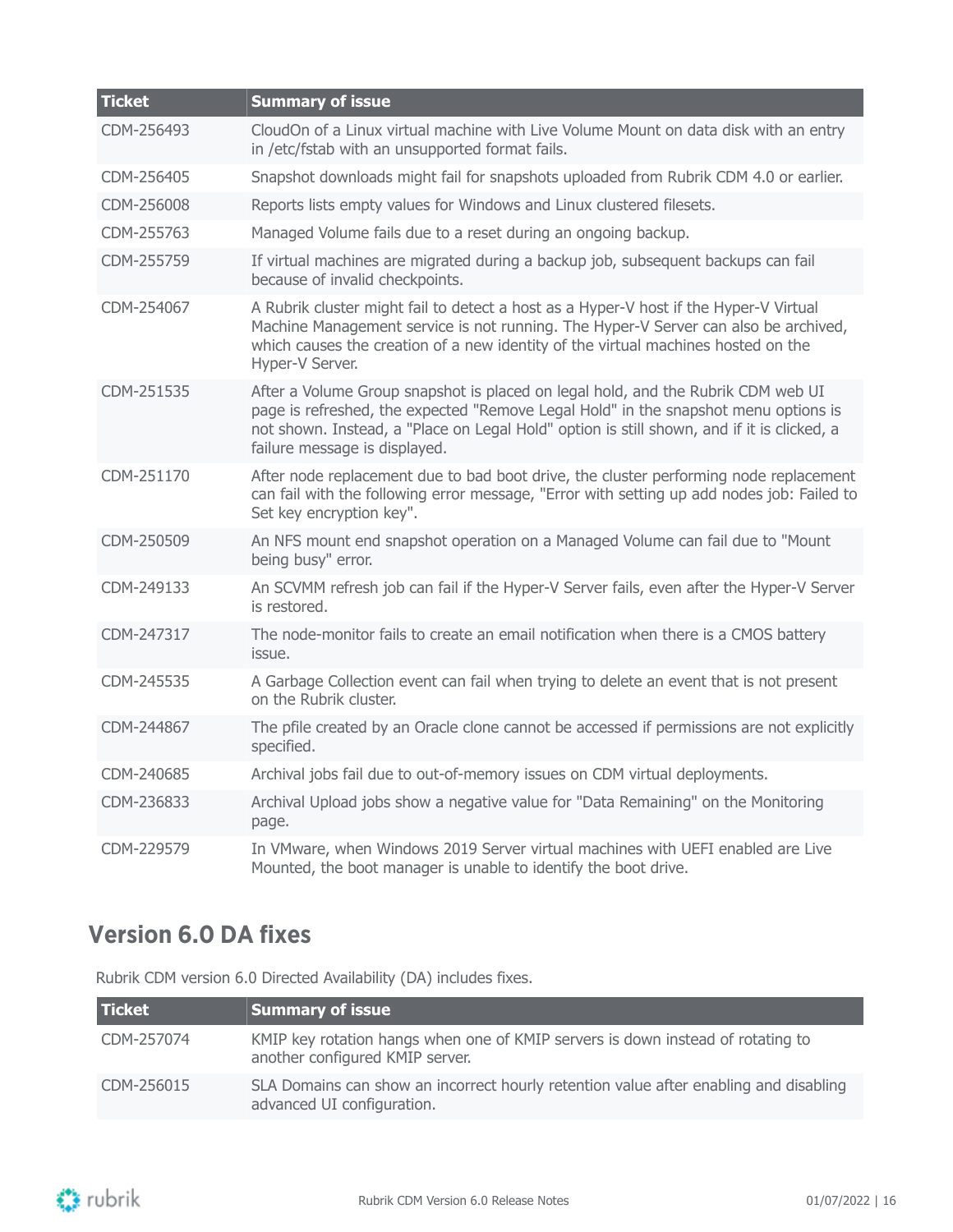| <b>Ticket</b> | <b>Summary of issue</b>                                                                                                                                                                                                            |
|---------------|------------------------------------------------------------------------------------------------------------------------------------------------------------------------------------------------------------------------------------|
| CDM-254111    | The user interface for Live Mount operations does not enable users to specify a virtual<br>machine by name.                                                                                                                        |
| CDM-253879    | Failed to monitor backup status.                                                                                                                                                                                                   |
| CDM-253392    | After a Rubrik CDM upgrade, compute resource selection lists local and remote clusters,<br>instead of filtering for local clusters.                                                                                                |
| CDM-253333    | Fileset restore jobs can become stuck when a node decommission operation happens<br>during the fileset restore operation.                                                                                                          |
| CDM-252756    | After a Rubrik CDM upgrade, search fields are no longer correctly updating search result<br>hoxes.                                                                                                                                 |
| CDM-252248    | The UI shows some Volume Group backup jobs that have failed as still running.                                                                                                                                                      |
| CDM-250656    | Changes to the backup order for Oracle RAC databases propagate incorrectly, leading to<br>backups not using the new backup order. Additionally, a UI error made a button in the<br>node ordering flow unavailable for interaction. |
| CDM-249004    | Adding or archiving an Oracle database does not trigger a metadata refresh job and<br>these changes do not appear in the UI for some minutes.                                                                                      |
| CDM-246583    | Replacing a disk that hosts the /sd/scratch directory can lead to failed metadata refresh<br>jobs.                                                                                                                                 |
| CDM-243009    | An error in metadata generation for relics causes stuck replication jobs.                                                                                                                                                          |
| CDM-242691    | Configuration information for devices is not being completely cleaned up after detaching<br>a device.                                                                                                                              |
| CDM-240323    | Oracle log snapshots for an unprotected database do not expire at the archival location<br>after the retention time elapses.                                                                                                       |
| CDM-235604    | Sorting by the Quarter attribute does not work correctly.                                                                                                                                                                          |

### <span id="page-16-0"></span>**Technical notes**

The following notes provide information related to features in this release.

#### **Deprecation of Rubrik Support decryption for disaster recovery**

In Rubrik CDM 6.0, the One-Time Key Rotation dialog box deprecates the option to allow Rubrik to decrypt data in the event of a disaster recovery scenario. Any existing recovery keys cannot be decrypted.

#### **SNMP trap deprecation**

Starting with Rubrik CDM 6.0, the Job > Failed backup for a protected object SNMP trap is deprecated.

#### **Oracle Data Guard**

Rubrik CDM 6.0 supports new features related to Oracle Data Guard to protect Oracle workloads. The protection of Oracle databases in Data Guard configuration gets consolidated into Data Guard Groups. See <https://support.rubrik.com/s/article/000005630> before upgrading to Rubrik CDM 6.0 to assess the impact of the upgrade for Oracle environments.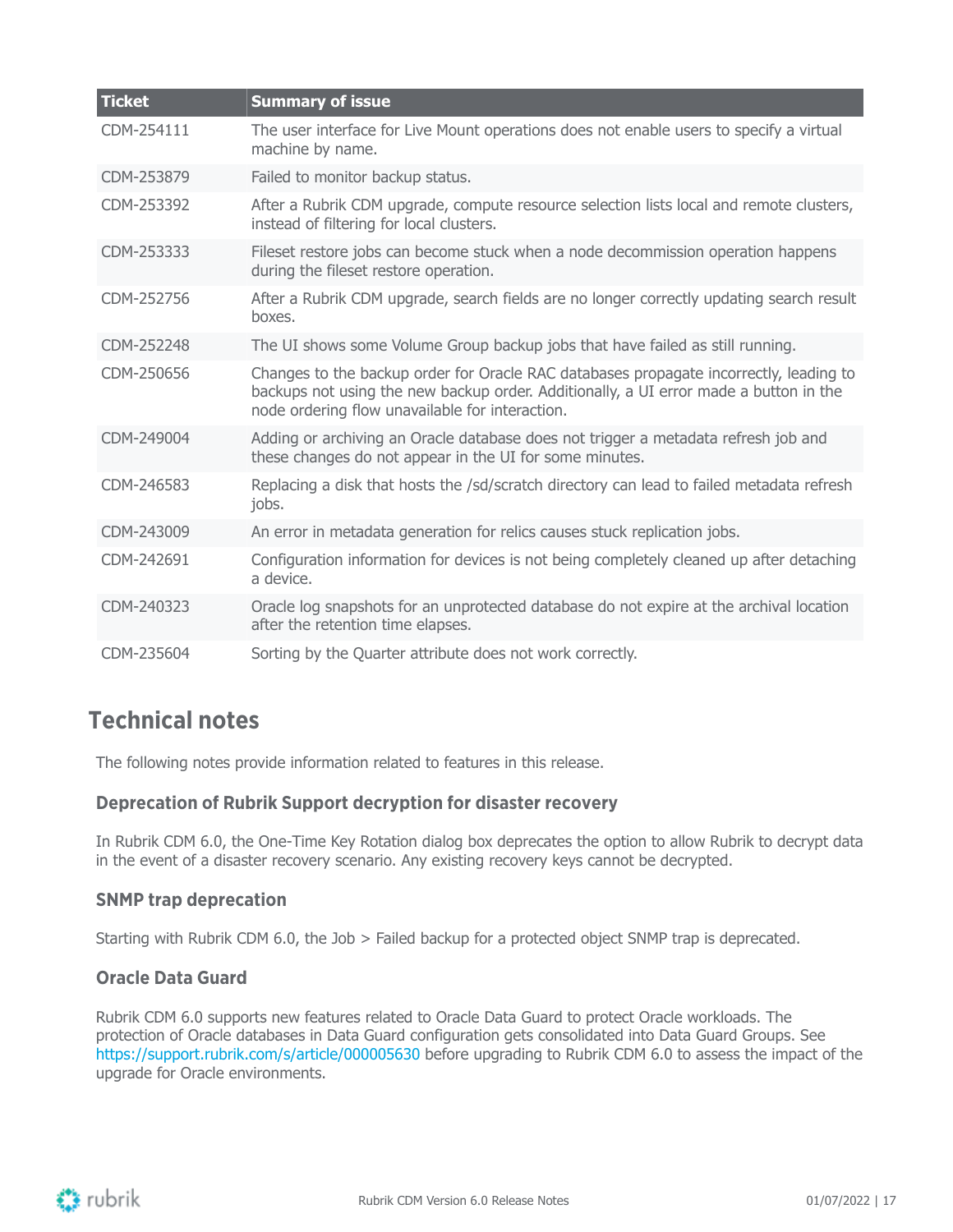#### **Rubrik Edge and Rubrik Air resource requirements**

Starting with Rubrik CDM 6.0, Rubrik Edge and Rubrik Air instances have a minimum 16 GB memory requirement. The minimum and recommended amount of memory and IOPS configuration for different Rubrik Edge and Rubrik Air is specified in the Rubrik Edge Installation and Upgrade Guide and the Rubrik Air Installation and Upgrade Guide.

#### **Rubrik CDM bootstrap enhancements**

Starting with Rubrik CDM 6.0.1, Supermicro systems have bootstrap enhancements, which include information on chassis ID, node position, and bond0/bond1 link status.

#### **Automated Garbage Collection**

Starting with Rubrik CDM 6.0.1, automated garbage collection of metadata of remote VMware and Microsoft SQL archived objects without usable snapshots is enabled. After an upgrade to Rubrik CDM 6.0.1, anything removed by the automated garbage collection is not displayed in the Rubrik CDM web UI in capacity reports. This enhances automated garbage collection that was implemented in Rubrik CDM 5.3.1 for metadata of source-side VMware and Microsoft SQL objects.

### <span id="page-17-0"></span>**Rubrik CDM 6.0.2 API Changelog**

The internal and v1 paths of the Rubrik CDM REST API have several changes.

### <span id="page-17-1"></span>**Internal API**

The Rubrik CDM REST API internal path has changes in Rubrik CDM 6.0.2.

#### **Feature additions and improvements**

- Added new optional field shouldDistributeBackupsAutomatically to the object OracleHierarchyObjectSummary used by GET /oracle/hierarchy/{id}, GET /oracle/ hierarchy/{id}/children, and GET /oracle/hierarchy/{id}/descendants.
- Added optional fields to NutanixVmPatch to update pre- and post-scripts via PATCH /nutanix/vm/{id}. The response of GET /nutanix/vm/{id} is also impacted because it includes NutanixVmPatch in the NutanixVmDetail object.
- Removed field uuid from object NutanixVirtualDiskSummary used by GET /nutanix/vm/{id} and GET /nutanix/vm.
- Added new field vmDiskUuid for object NutanixVirtualDiskSummary used by GET /nutanix/vm/ {id} and GET /nutanix/vm.
- Added new field label for object NutanixVirtualDiskSummary used by GET /nutanix/vm/{id} and GET /nutanix/vm.
- Added new field isSnapshottable for object NutanixVirtualDiskSummary used by GET / nutanix/vm/{id} and GET /nutanix/vm.
- Added new optional boolean field shouldDistributeBackupsAutomatically to the OracleUpdate object, to be used by PATCH /oracle/rac/{id}.
- Added a new optional field s3KmsEndpoint to ObjectStoreLocationSummary object used by other objects ObjectStoreLocationDefinition and ObjectStoreLocationDetail.
- Added a new optional field s3KmsEndpoint to ObjectStoreUpdateDefinition object used by PATCH /archive/object store/{id}.
- Added a new optional field s3KmsEndpoint to ArchivalLocationSummary object used by GET / archive/location.

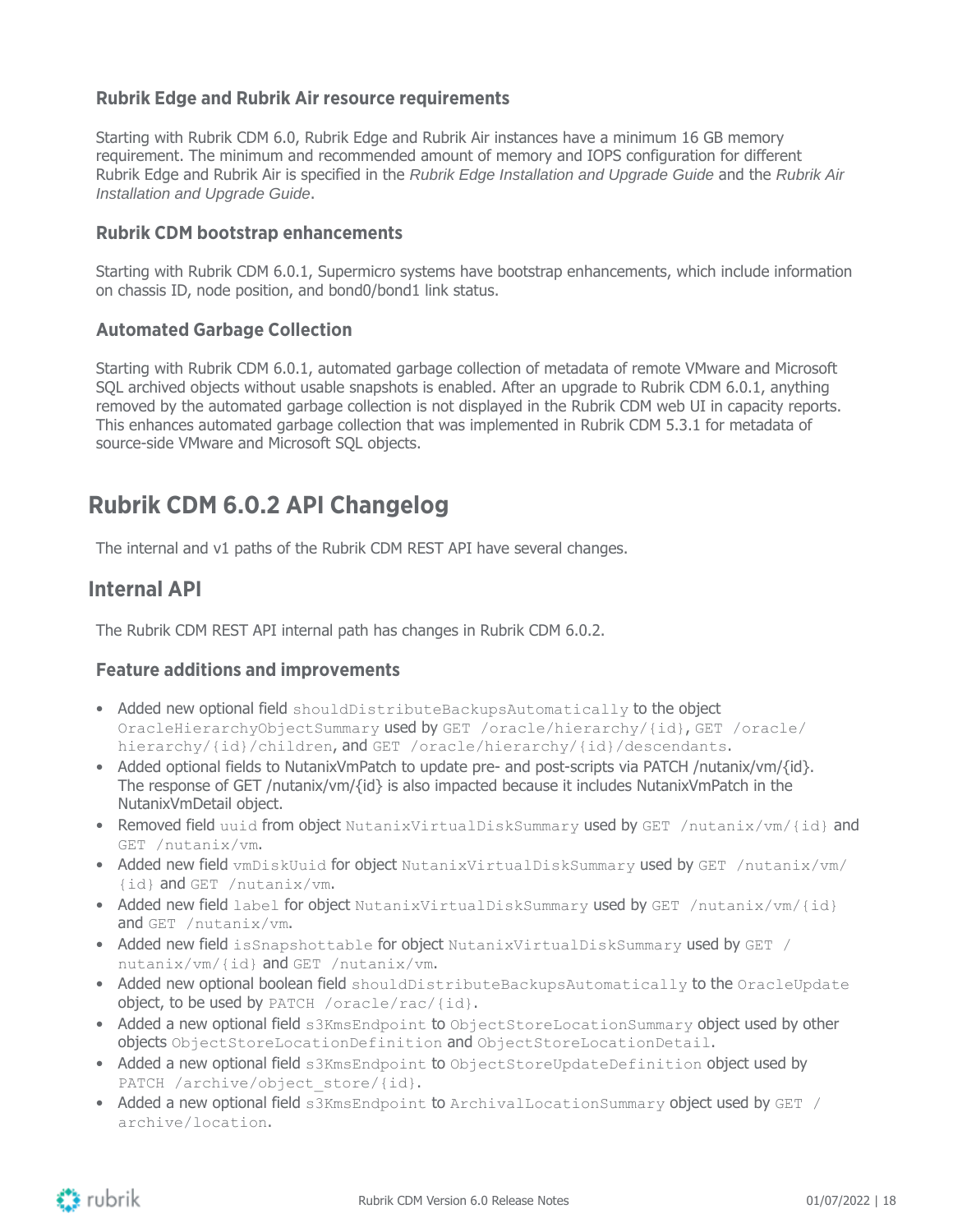- Added a new optional field s3KmsEndpoint to ObjectStoreReaderConnectDefinition object used by POST /archive/object store/reader/connect.
- Added new optional field isAllCopper to the object BootstrappableNodeInfo used by GET / cluster/{id}/discover.
- Added new optional field url to the GlobalManagerConnectionInfo object returned by GET /cluster/ {id}/global\_manager.
- Added new optional fields objectLocationId, replicationSourceId and replicationTargetId and archivalTargetId to the object ReportTaskEntry used by GET /polaris/report/ report\_job\_instance.

### <span id="page-18-0"></span>**v1 API**

The Rubrik CDM REST API v1 path has changes in Rubrik CDM 6.0.2.

#### **New features**

- Added new endpoint to refresh an Oracle database: POST /oracle/db/{id}/refresh.
- Added new optional field  $vmcProvider$  to VirtualMachineDetail returned by GET / $vmare/cm/fd$  }.
- Added new endpoint POST /nutanix/vm/snapshot/{id}/mount to request a Live Mount from a Nutanix virtual machine snapshot.
- Added new endpoint DELETE /nutanix/vm/snapshot/mount/{id} to request the removal of a Live Mount of a Nutanix virtual machine snapshot.
- Added new endpoint  $GET /nutani x /vm /snapshot /mouth to query the summary information about$ Nutanix Live Mounts.
- Added new endpoint GET /nutanix/vm/snapshot/mount/{id} to get the detailed information about a Nutanix Live Mount.
- Added new endpoint PATCH /nutanix/vm/snapshot/mount/{id} to change the power status of a mounted Nutanix virtual machine.
- Added new endpoint POST /nutanix/vm/snapshot/mount/{id}/migrate to request the migration of a Nutanix Live Mount to another storage container.
- Added new endpoints to retrieve and update replication network throttle settings: GET / network throttle/replication/target GET /network throttle/replication/target/ {id} PATCH /network\_throttle/replication/target/{id}.
- Added new endpoint GET /cluster/{id}/is entitled to get entitlement statuses of the specified nodes.
- Added new endpoint POST /event/pause\_resume to pause and resume jobs that support this functionality.
- Added new optional fields sourceClusterId, targetClusterName and targetClusterId to the object JobMonitoringInfo used by GET /job monitoring and GET /polaris/job monitoring.

### <span id="page-18-1"></span>**Rubrik CDM 6.0.1 API Changelog**

The internal and v1 paths of the Rubrik CDM REST API have several changes.

### <span id="page-18-2"></span>**Internal API**

The Rubrik CDM REST API internal path has changes in Rubrik CDM 6.0.1.

#### **Feature additions and improvements**

• Added new optional field totpReminderType with type TotpReminderType to SessionResponse returned by POST /session.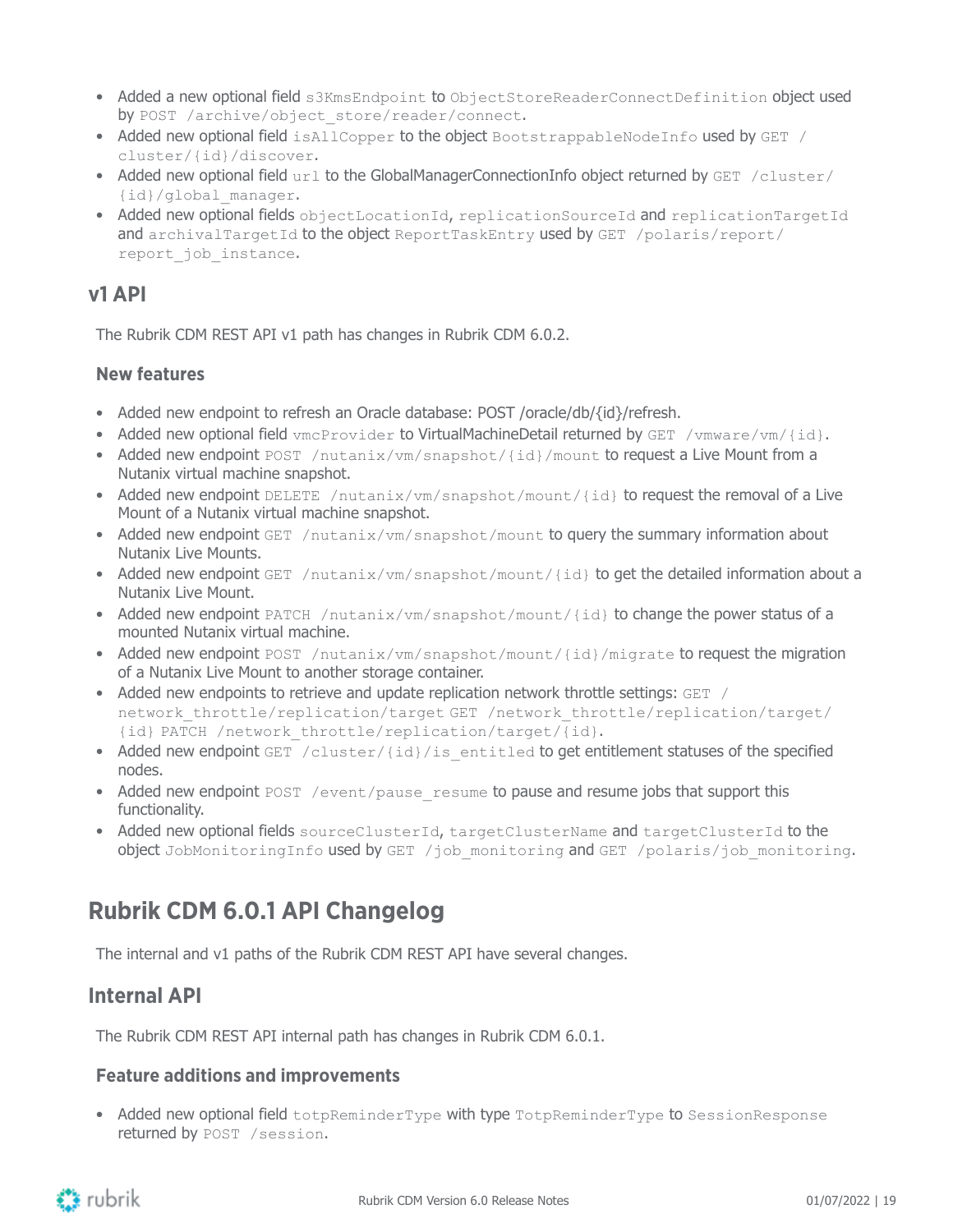- Added new string enum TotpReminderType with valid values including SkippableReminderAdmin, SkippableReminderNonAdmin and NonSkippableReminder.
- Added new optional field sshKey to UserDefinition object used by POST /user and PATCH /user/{id}.
- Added new optional fields platformName, chassisId, nodePosition, isBond0Eth0Enabled, isBond0Eth1Enabled, isBond1Eth2Enabled and isBond1Eth3Enabled to the object BootstrappableNodeInfo used by GET /cluster/{id}/discover.
- Added a new optional field resuseCase to ObjectStoreLocationSummary object used by other objects ObjectStoreLocationDefinition and ObjectStoreLocationDetail. Added new enum RcsUseCase for this field.
- Added a new optional field isRcsLocation to ObjectStoreLocationSummary object used by other objects ObjectStoreLocationDefinition and ObjectStoreLocationDetail.
- Added a new optional field isRcsLocation to ObjectStoreUpdateDefinition object used by PATCH /archive/object store/{id}.
- Added a new optional field isRcsLocation to ArchivalLocationSummary object used by GET / archive/location.
- Added a new optional field isRcsLocation to ObjectStoreReaderConnectDefinition object used by POST /archive/object store/reader/connect.
- Added new optional field mfaRememberToken to SessionResponse returned by POST / session.
- Added new optional field isMfaRememberDeviceEnabled to MfaAuthResponse object used by POST /session.
- Added new optional field shouldRememberDevice to MfaAuthRequest object used by POST / session to specify whether or not to skip the MFA challenge for this device.
- Added a new optional field terminatedEventSeriesStatus to EventStatusSummary object used by GET /event series/status and GET /event series/{id}/status.

### <span id="page-19-0"></span>**v1 API**

The Rubrik CDM REST API v1 path has changes in Rubrik CDM 6.0.1.

#### **New features**

- Added new endpoints to retrieve and update admin SSH authentication setting: GET /cluster/ $\{id\}$ / security/admin\_ssh\_auth/setting PATCH /cluster/{id}/security/admin\_ssh\_auth/ setting.
- Added new optional field isVmwareMetroStorageCluster to the ClusterVisibilityConfig object, which is used by the GET /vmware/vcenter/{id}, POST /vmware/vcenter and PUT /vmware/ vcenter endpoints.
- Added new endpoint POST /oracle/db/{id}/restore\_logs. This endpoint creates an asynchronous job to restore archive logs of an Oracle database.
- Added a new endpoint POST /archive/cold storage tier to set the cold storage tier configuration.
- Added a new endpoint GET /archive/cold storage tier to get the cold storage tier configuration.
- Added a new object ColdStorageTierConfig used by the endpoint POST /archive/ cold storage tier.
- Added optional field isTotpEnforceUndecided to TotpGlobalSetting used by GET /cluster/ {id}/security/totp/setting endpoint.
- Added new optional field isReminderEnabled to TotpGlobalSetting and TotpGlobalSettingUpdate which are used by API: GET /cluster/{id}/security/totp/ setting PUT /cluster/{id}/security/totp/setting
- Added new endpoints to retrieve and update global MFA setting: GET /cluster/{id}/security/mfa/ setting PUT /cluster/{id}/security/mfa/setting.
- Added new endpoint GET /cluster/{id}/security/api\_token\_whitelist. This endpoint retrieves the whitelist configuration for API Token credentials.

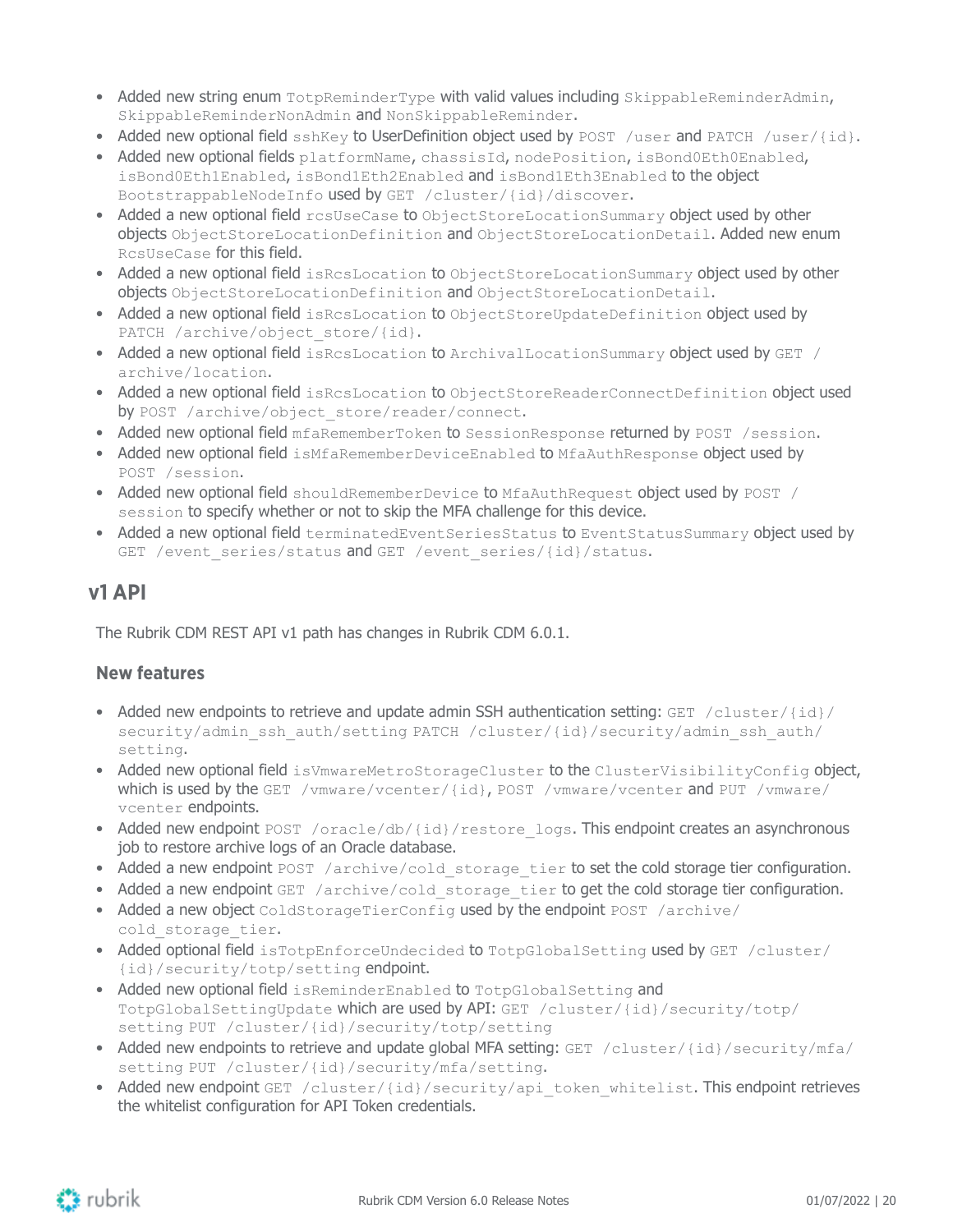- Added new endpoint PUT /cluster/{id}/security/api\_token\_whitelist. This endpoint sets the whitelist configuration for API Token credentials.
- Corrected specification in MssqlDbDetail, MssqlInstanceSummary, and OracleDbDetail to correctly identify date-time as the response format for date-time properties.

## <span id="page-20-0"></span>**Rubrik CDM 6.0.0 API Changelog**

The Rubrik CDM REST API paths, internal, v1,v2, and v3 have several changes.

### <span id="page-20-1"></span>**Internal API**

The Rubrik CDM REST API internal path has changes in Rubrik CDM 6.0.0.

#### **Deprecation**

Deprecated the following Oracle endpoints:

- GET /oracle/db
- GET /oracle/db/{id}
- PATCH /oracle/db/{id}

#### Deprecated the following vCD hierarchy endpoints:

- GET /vcd/hierarchy/{id}
- GET /vcd/hierarchy/{id}/children
- GET /vcd/hierarchy/{id}/descendants

Deprecated the following vCD cluster endpoints:

- GET /vcd/cluster
- POST /vcd/cluster
- GET /vcd/cluster/{id}/vimserver
- POST /vcd/cluster/{id}/refresh
- GET /vcd/cluster/{id}
- PATCH /vcd/cluster/{id}
- DELETE /vcd/cluster/{id}
- GET /vcd/cluster/request/{id}

#### Deprecated the following vCD vApp endpoints:

- GET /vcd/vapp
- GET /vcd/vapp/{id}
- PATCH /vcd/vapp/{id}
- GET /vcd/vapp/{id}/snapshot
- POST /vcd/vapp/{id}/snapshot
- DELETE /vcd/vapp/{id}/snapshot
- GET/vcd/vapp/snapshot/{id}
- DELETE /vcd/vapp/snapshot/{id}
- GET /vcd/vapp
- GET /vcd/vapp/{id}/missed\_snapshot
- GET /vcd/vapp/snapshot/{snapshot\_id}/export/options
- POST /vcd/vapp/snapshot/{snapshot\_id}/export
- POST /vcd/vapp/snapshot/{snapshot id}/instant recover
- GET /vcd/vapp/snapshot/{snapshot\_id}/instant\_recover/options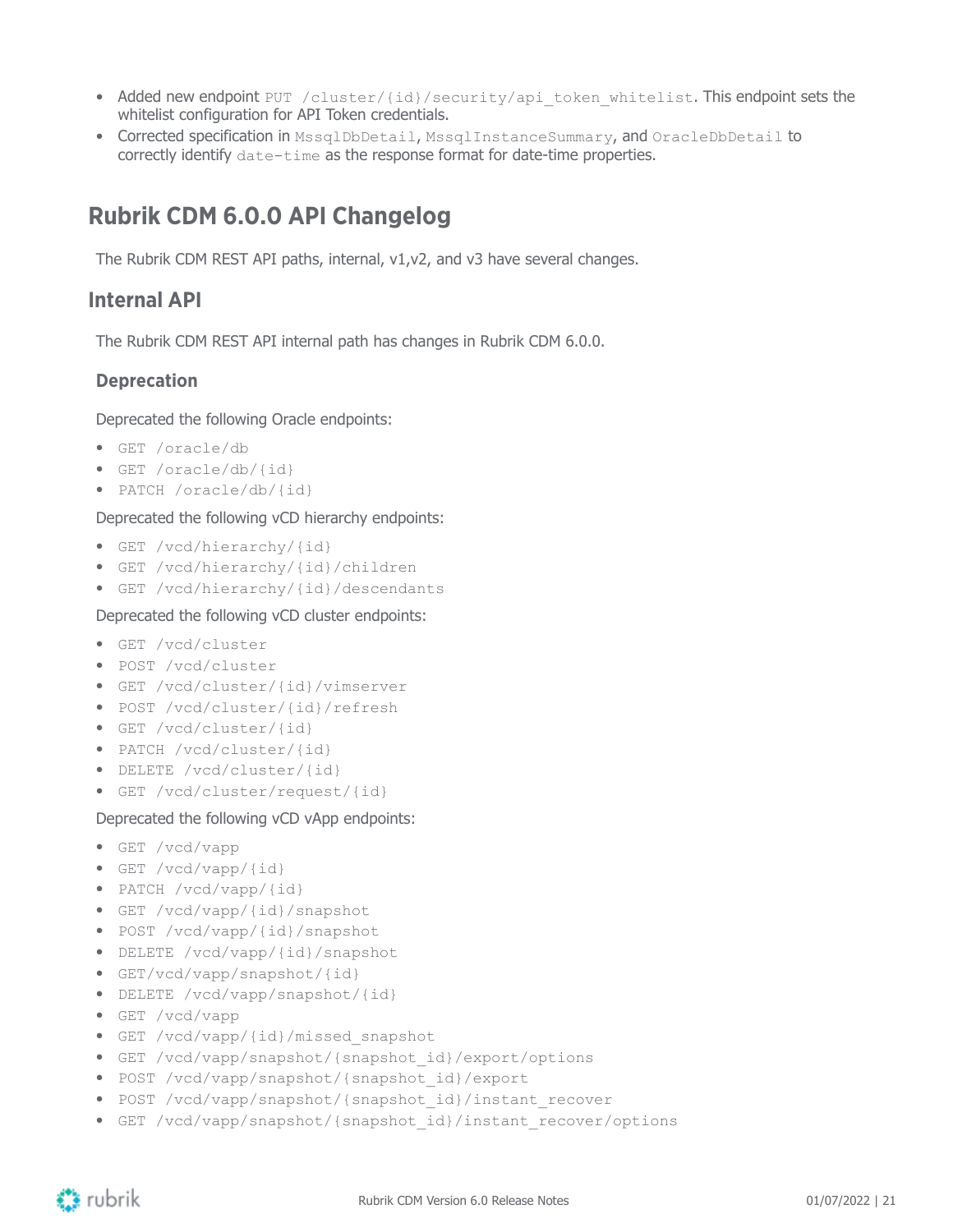- GET /vcd/vapp/request/{id}
- GET /vcd/vapp/{id}/search
- POST /vcd/vapp/snapshot/{id}/download

#### **Breaking changes**

- Renamed field node to nodeId for object NetworkInterface used by GET /cluster/{id}/ network\_interface.
- Removed compliance24HourStatus in DataSourceTableRequest for POST /report/ data source/table. Use complianceStatus, awaitingFirstFull, and snapshotRange as replacements.
- Changed the sort by attribute of GET /vcd/vapp to use VcdVappObjectSortAttribute. This attribute no longer uses the VappCount or ConnectionStatus parameters from the previously used VcdHierarchyObjectSortAttribute.

#### **Feature additions and improvements**

- Added the GET /sla\_domain/{id}/protected\_objects endpoint to return objects explicitly protected by the SLA Domain with direct assignments.
- Added new field nodeName for object NetworkInterface used by GET /cluster/{id}/ network\_interface.
- Added the POST /cluster/{id}/remove nodes endpoint to trigger a bulk node removal job.
- Added new optional field numChannels to ExportOracleDbConfig object specifying the number of channels used during Oracle clone or same-host recovery.
- Added new optional fields forceFull to the object HypervVirtualMachineSummary used by GET / hyperv/vm. This field is also used in HypervVirtualMachineDetail used by GET /hyperv/vm/{id} and PATCH /hyperv/vm/{id}.
- Added the GET /cluster/{id}/bootstrap\_config endpoint to enable Rubrik CDM to retrieve Rubrik cluster configuration information for the cluster nodes.
- Added new optional field clusterUuid to the ClusterConfig object used by POST /cluster/{id}/ bootstrap and POST /cluster/{id}/setupnetwork.
- Added new optional fields dataGuardGroupId and dataGuardGroupName to the object OracleHierarchyObjectSummary used by GET /oracle/hierarchy/{id}, GET /oracle/ hierarchy/{id}/children, and GET /oracle/hierarchy/{id}/descendants.
- Added new optional fields dataGuardGroupId and dataGuardGroupName to the object OracleDbSummary used by GET /oracle/db.
- Added new optional fields dataGuardGroupId and dataGuardGroupName to the object OracleDbDetail used by GET /oracle/db/{id} and PATCH /oracle/db/{id}.
- Added a new optional field immutabilityLockSummary to the object ArchivalLocationSummary returned by GET /archive/location and GET /organization/{id}/archive/location
- Added new optional fields dbUniqueName and databaseRole to the object OracleHierarchyObjectSummary used by GET /oracle/hierarchy/{id}, GET /oracle/ hierarchy/{id}/children, and GET /oracle/hierarchy/{id}/descendants.
- Added new required fields dbUniqueName and databaseRole to the object OracleDbSummary used by GET /oracle/db.
- Added a new required field databaseRole to the object OracleDbDetail used by GET /oracle/db/ {id} and PATCH /oracle/db/{id}.
- Added a new optional field subnet to ManagedVolumeUpdate, used by PATCH /managed volume/ {id} for updating the subnet to which the node IPs will belong during an SLA MV backup.
- Added new optional field numChannels to RecoverOracleDbConfig and MountOracleDbConfig objects specifying the number of channels used during Oracle recovery.

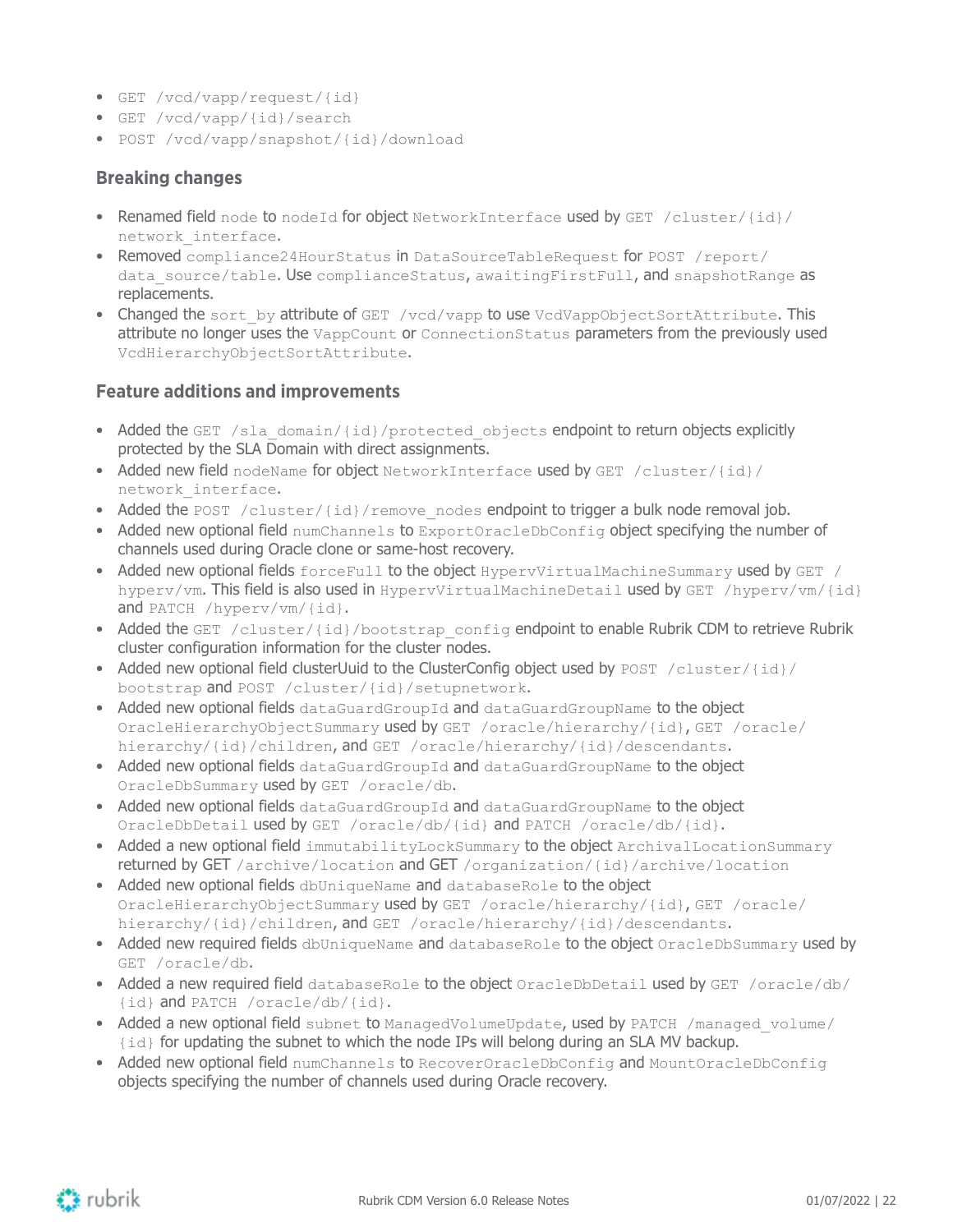- Added a new optional field immutabilityLockSummary to the object ObjectStoreLocationSummary and ObjectStoreUpdateDefinition used by GET/POST /archive/object\_store and GET/ POST /archive/object store/{id}
- Added a new optional field errorMessage to SupportTunnelInfo object used by GET /node/{id}/ support tunnel and PATCH /node/{id}/support tunnel.
- Added new optional field cloudStorageLocation to the ClusterConfig object used by POST / cluster/{id}/bootstrap.
- Added new enum Disabled to DataLocationOwnershipStatus used by ArchivalLocationSummary
- Added a new optional field installTarball to the ClusterConfig object used by POST /cluster/ {id}/bootstrap.
- Added a new optional field clusterInstall to the ClusterConfigStatus object used by GET / cluster/{id}/bootstrap.
- Added the GET /cluster/{id}/install endpoint to return the current status of Rubrik CDM install on a cluster.
- Added the POST /cluster/{id}/install endpoint to allow Rubrik CDM install on cluster nodes which are not bootstrapped.
- Added the GET /cluster/{id}/packages endpoint to return the list of Rubrik CDM packages available for installation.
- Updated request id parameter in the GET /cluster/{id}/bootstrap endpoint, as not required.
- Updated request id parameter in the GET /cluster/{id}/install endpoint, as not required.
- Updated BootstrappableNodeInfo returned by GET /cluster/{id}/discover endpoint to include the version field, to indicate the Rubrik CDM software version.
- Added a new optional field isSetupNetworkOnly to the ClusterConfig object used by POST / cluster/{id}/setupnetwork.
- Added the POST /cluster/{id}/setupnetwork endpoint to enable Rubrik CDM to perform network setup on nodes that are not bootstrapped.
- Added the GET /cluster/{id}/setupnetwork endpoint to return the current status of setup network command on node or nodes.
- Added a new optional field hostname to the NodeStatus object used by GET /cluster/{id}/node, GET /node, GET /node/stats, GET /node/{id}, and GET /node/{id}/stats.
- Added new optional fields usedFastVhdx and fileSizeInBytes to the HypervVirtualMachineSnapshotSummary returned by the API GET /hyperv/vm/{id}/snapshot.
- Added the GET /archive/location/request/{id} endpoint to query the status of asynchronous archival location requests.

### <span id="page-22-0"></span>**v1 API**

The Rubrik CDM REST API v1 path has changes in Rubrik CDM 6.0.0.

#### **Feature additions and improvements**

- Added optional fields: id(type: string) and networkType(type: VmwareNetworkType Enum) to VmwareNetworkInfo, which is used by: Get /vmware/vm/{id}/snapshot Get /vmware/config/ recovery/networks
- Added new optional field maxLocalRetentionLimit to CloudOutForecastSlaParameters.
- Added following new endpoints for health monitor: POST /health\_monitor/run\_policy GET / health\_monitor/policies GET /health\_monitor/policy\_status
- Added new endpoints POST /sap\_hana/db/{id}/configure\_restore and /sap\_hana/db/{id}/ unconfigure restore to configure and unconfigure system copy restore on the target SAP HANA database.
- Added new endpoint POST /sla\_domain/assign\_to\_downloaded\_snapshots to assign retention SLA only to snapshots at downloaded locations.

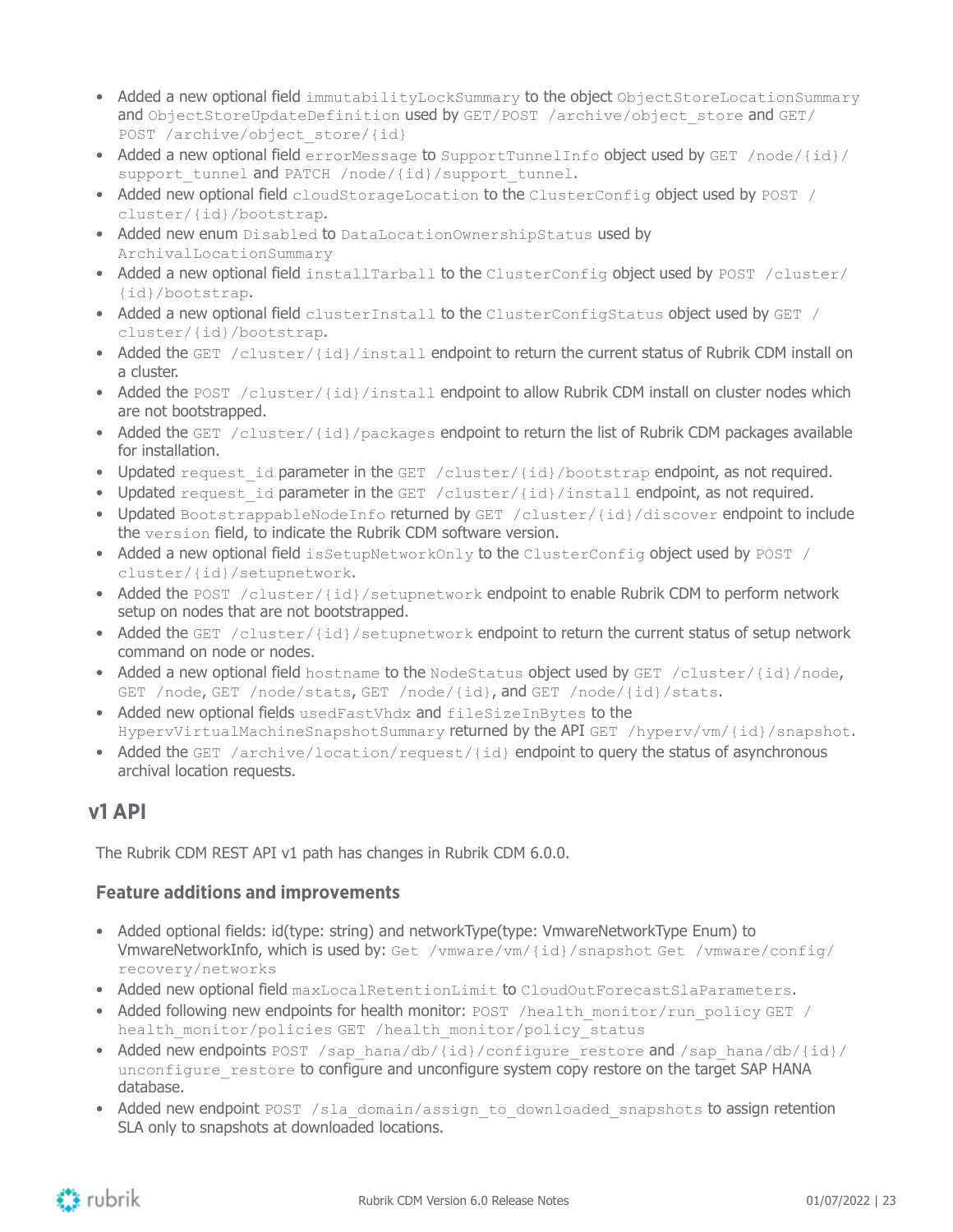- Copied the following endpoints from the internal Rubrik REST API listing to the v1 listing: GET / oracle/db GET /oracle/db/{id} PATCH /oracle/db/{id} Added a new optional parameter is data quard group to GET /oracle/db.
- Added new optional fields advancedRecoveryConfigMap, preScriptPath, postScriptPath, and shouldStopRecoveryOnPreScriptFailure to ExportOracleDbConfig and MountOracleDbConfig which specify the Advanced Cloning Options (ACO) map, pre script path, post script path, and whether to stop the recovery on pre-script failure, respectively.
- Added new endpoint POST /oracle/validate aco file to validate the given Advanced Cloning Options (ACO) file and retrieve the validation results.
- Added new endpoint GET /oracle/aco\_parameter\_list to fetch the list of supported Advanced Cloning Options (ACO) parameter names.
- Added new endpoint PATCH /oracle/data\_guard\_group/{id} to update the SLA and user settings for a Data Guard group.
- Added new endpoints to get and change hostnames of nodes in a Rubrik cluster. 'GET /cluster/{id}/ node\_hostname', 'POST /cluster/{id}/node\_hostname'.
- Added a new object NodeHostnameInfo used by GET /cluster/{id}/node hostname and POST / cluster/{id}/node\_hostname.
- Added new endpoint to get Rubrik Backup Service details for a host.  $GET$  /host/rbs
- Added new endpoint to install Rubrik Backup Service on a host. POST /host/rbs/install
- Added new endpoint to uninstall Rubrik Backup Service from a host. POST /host/rbs/uninstall
- Added new endpoint to upgrade Rubrik Backup Service on a host.  $POST /host/rbs/upgrade$
- Added new endpoints for user-defined tags management GET /user\_defined\_tag POST / user defined tag DELETE /user\_defined\_tag GET /user\_defined\_tag/{id} PATCH / user\_defined\_tag/{id} DELETE /user\_defined\_tag/{id}
- Added new optional field 'numChannels' to 'OracleValidateConfig' object. This field specifies the number of channels used when validating Oracle backups.
- Added new endpoint for batch VM snpshots query. POST /vmware/vm/snapshots
- Added new endpoints for SOL Server host configuration. GET /mssql/host/configuration, POST / mssql/host/configuration, GET /mssql/host/configuration/{host\_id}, PATCH /mssql/ host/configuration/{host\_id}, DELETE /mssql/host/configuration/{host\_id}
- Added new optional field dataRetrievalCostInUSD to CloudOutStorageForecastSummary.
- Added POST /cloud\_utilization/cloud\_out\_forecast endpoint to forecast cloud utilization for archival use case.
- Changed lastUpdatedTime to be required in
- Changed retryStatus to be required in JobMonitoringInfo which is used in endpoints GET / job monitoring and GET /polaris/job monitoring.
- Changed lastUpdatedTime to be required in JobMonitoringInfo which is used in endpoints GET / job monitoring and GET /polaris/job monitoring.
- Added a new endpoint to bulk tier existing snapshots POST /unmanaged object/snapshot/ bulk archive tier
- Added new field snapshotVerificationInfo to VerificationResponse to include event information about snapshots.
- Added new optional fields errorInfo and retryStatus to JobMonitoringInfo to include backup failure remediation status.
- Added new optional fields snapMirrorLabelForFullBackup and snapMirrorLabelForIncrementalBackup to FilesetSummary, FilesetUpdate and FilesetCreate to support SnapMirror destination volume backup. FilesetSummary is used by endpoints: GET /v1/fileset, GET /v1/fileset/{id}. FilesetUpdate is used by endpoints: PATCH /v1/fileset/{id}. FilesetCreate is used by endpoints: POST /internal/fileset/ bulk, POST /v1/fileset.
- Added new values of IoFilterStatus and HostUiFilterStatus to help distinguish cluster and ESXi host states when there is a mismatch between the installed IO filter and ESXi host versions, instead of defaulting to Unsupported.

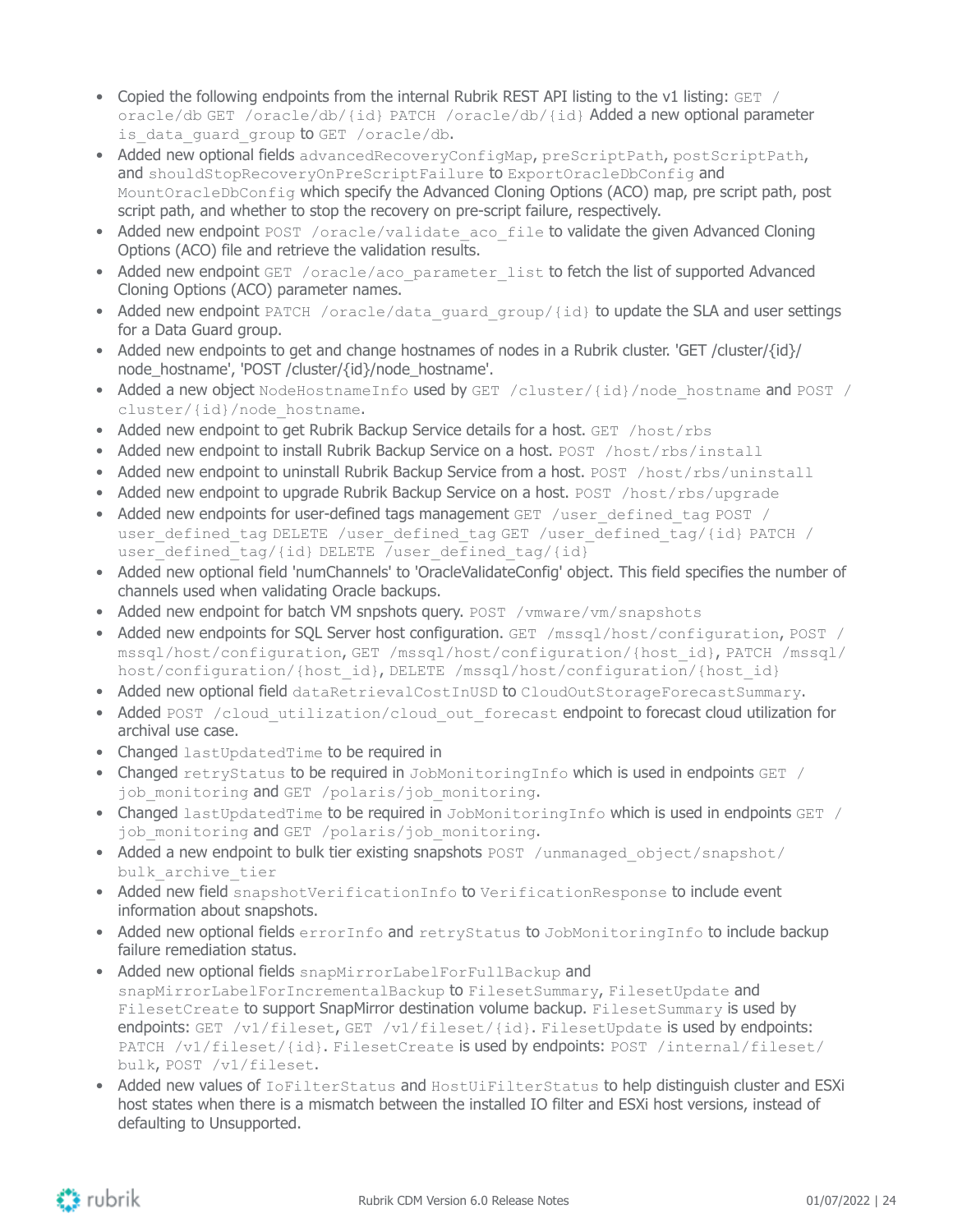- Added new endpoints GET /cluster/{id}/security/totp/setting and PUT /cluster/{id}/ security/totp/setting for retrieving and updating the 2-Step Verification global setting, respectively.
- Added new optional field computeVisibilityFilter to GET /vmware/vcenter/{id}, POST / vmware/vcenter and PUT /vmware/vcenter to specify compute resource visibility.

#### **New features**

- Added new endpoint for querying LDAP domain names. GET /ldap\_service/domain\_name
- Added new endpoints for supporting truststores GET  $/v1$ /cluster/{id}/security/truststore DELETE /v1/cluster/{id}/security/truststore PATCH /v1/cluster/{id}/security/ truststore
- Added new field isOnSnapMirrorDestVolume to HostHierarchyObjectSummary returned by GET / host/hierarchy/{id}/children.
- Added new endpoint, GET /volume\_group/{id}/request/force\_full\_snapshot. This endpoint retrieves the configuration used to force a full snapshot of a Volume Group.
- Added new endpoint, POST /volume\_group/{id}/request/force\_full\_snapshot. This endpoint requests to force a full snapshot of a Volume Group.
- Added new endpoint, POST /archive/location/{id}/owner/disable to disable archival location.
- Added new endpoint, POST /archive/location/{id}/owner/enable to enable archival location.
- Added new optional field dataPathSpec to SapHanaSystemConfig include details of SAP HANA system data path
- Copied the following endpoints from the internal Rubrik REST API listing to the v1 listings:
	- GET /vcd/hierarchy/{id} to get summary of a vCD hierarchy object.
	- GET /vcd/hierarchy/{id}/children to get immediate descendant objects.
	- GET /vcd/hierarchy/{id}/descendants to get list of descendant objects.
	- GET /vcd/cluster to get summary for all vCD Clusters.
	- POST /vcd/cluster to add a vCD Cluster.
	- GET /vcd/cluster/{id}/vimserver to get VimServers of a vCD Cluster.
	- POST /vcd/cluster/{id}/refresh to refresh a vCD Cluster.
	- GET /vcd/cluster/{id} to get vCD Cluster details.
	- PATCH /vcd/cluster/{id} to modify the hostname and credentials of a specified vCD Cluster object.
	- DELETE /vcd/cluster/{id} to remove vCD Cluster.
	- GET /vcd/cluster/request/{id} to get vCD Cluster job status.
	- GET /vcd/vapp to get summary for vApps.
	- GET /vcd/vapp/{id} to get vApp details.
	- PATCH /vcd/vapp/{id} to make changes to the parameters of a specified vApp object.
	- GET /vcd/vapp/{id}/snapshot to retrieve summary information for each of the snapshot objects of a specified vApp object.
	- POST /vcd/vapp/{id}/snapshot to start an asynchronous job to create an on-demand snapshot for a specified vApp object.
	- DELETE /vcd/vapp/{id}/snapshot to delete all snapshots of vApp.
	- GET /vcd/vapp/snapshot/{id} to get vApp snapshot details.
	- DELETE /vcd/vapp/snapshot/{id} to delete vApp snapshot.
	- GET /vcd/vapp/{id}/missed snapshot to get details about missed snapshots for a vApp.
	- GET /vcd/vapp/snapshot/{snapshot\_id}/export/options to get exportable network configurations.
	- POST /vcd/vapp/snapshot/{snapshot id}/export to export vApp snapshot.
	- POST /vcd/vapp/snapshot/{snapshot id}/instant recover to instant Recovery of vApp virtual machines.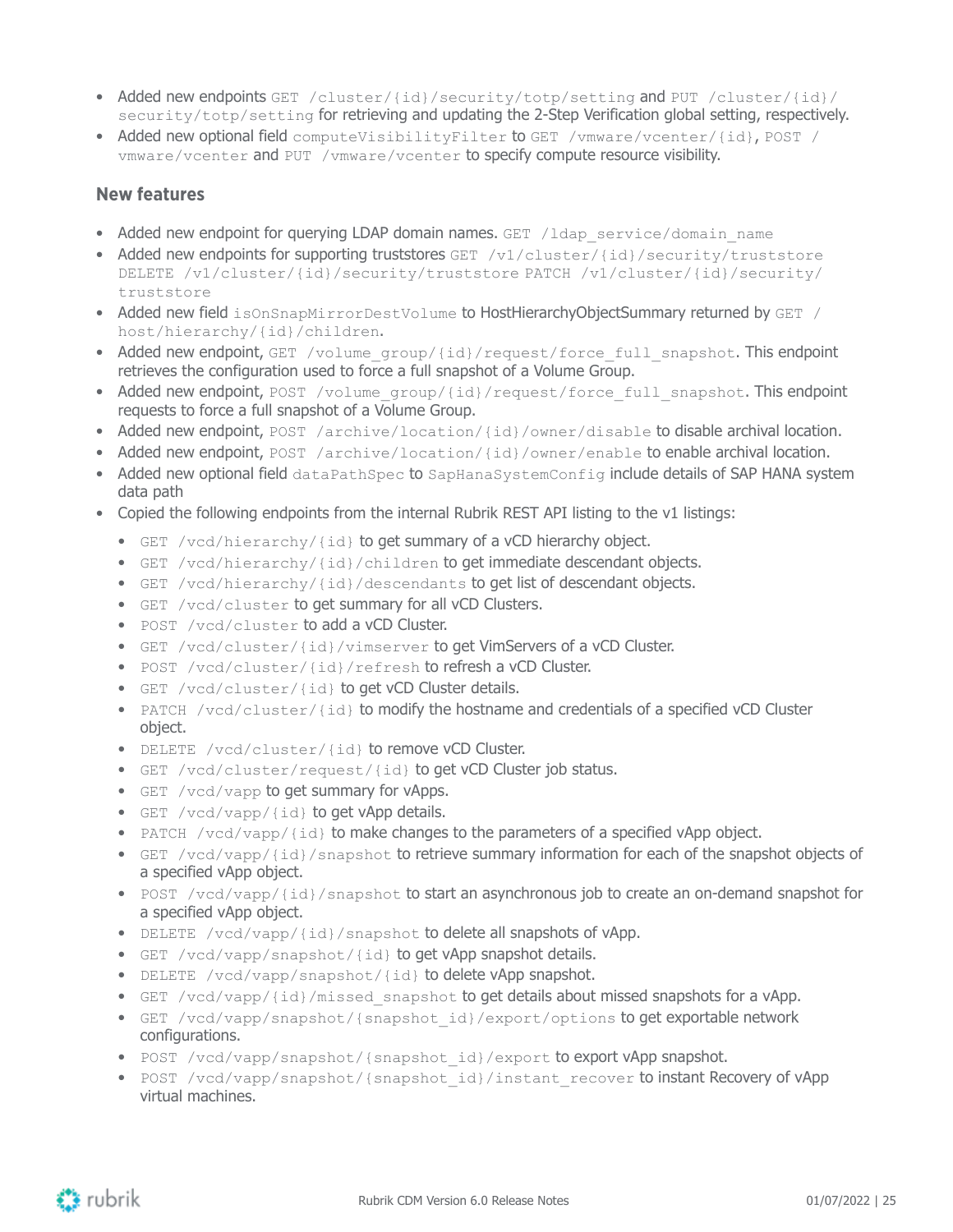- GET /vcd/vapp/snapshot/{snapshot\_id}/instant\_recover/options to get Instant Recovery information.
- GET /vcd/vapp/request/{id} to retrieve the details of a specified asynchronous job for a vApp.
- GET /vcd/vapp/{id}/search to search for a file from a vApp.
- POST /vcd/vapp/snapshot/{id}/download to download snapshot from archive.
- Added new endpoint, GET /hyperv/vm/{id}/request/force\_full\_snapshot. This endpoint retrieves the configuration used to force a full snapshot of a Hyper-V virtual machine.
- Added new endpoint, POST /hyperv/vm/{id}/request/force\_full\_snapshot. This endpoint requests to force a full snapshot of a Hyper-V virtual machine.
- Added new endpoint, GET /vmware/vm/{id}/request/force\_full\_snapshot. This endpoint retrieves the configuration used to force a full snapshot of a VMware virtual machine.
- Added new endpoint POST /vmware/vm/{id}/request/force\_full\_snapshot. This endpoint requests to force a full snapshot of a VMware virtual machine.

### <span id="page-25-0"></span>**v2 API**

The Rubrik CDM REST API v2 path has changes in Rubrik CDM 6.0.0.

#### **Feature additions and improvements**

- Added new field primaryClusterSlaVersion and an optional field replicationTargetSlaVersion in SlaDomainSummaryV2 to return the SLA version of primary cluster and replication target in get, list, create, and edit SLA REST API responses.
- Added new optional field resourcePoolId and clusterId in MountSnapshotJobConfigV2, InstantRecoveryJobConfigV2 and MountSnapshotJobConfigInternalTest to handle mount and instant recovery to resource pool and compute cluster requirement.
- Added optional field differentialFrequency in SlaDomainDefinitionV2. This field can be used to include the frequency for a differential backup of SAP HANA databases in the response returned by a GET request to retrieve the SLA Domain definition.
- Added optional field differentialFrequency in SlaDomainPatchDefinitionV2. This field can be used to set the frequency for a differential backup of SAP HANA databases in a PATCH request to update the SLA Domain definition.
- Added new optional field shouldApplyToNonPolicySnapshots in UnmanagedObjectSlaAssignmentInfo to handle retention of on-demand snapshots.
- Added new optional parameter should apply to non policy snapshots in PATCH /sla\_domain/  $\{id\}$ .
- Added new endpoint POST /vmware/vm/batch\_export to export a snapshot each from a batch of virtual machines.
- Added new endpoint POST /vmware/vm/batch\_instant\_recover to mount a snapshot each from a batch of virtual machines by using Instant Recovery.
- Added new endpoint POST /vmware/vm/batch\_in\_place\_recover to trigger in-place recovery jobs for a batch of virtual machines.
- Added new endpoint POST /vmware/vm/batch\_mount to mount a snapshot each from a batch of virtual machines.

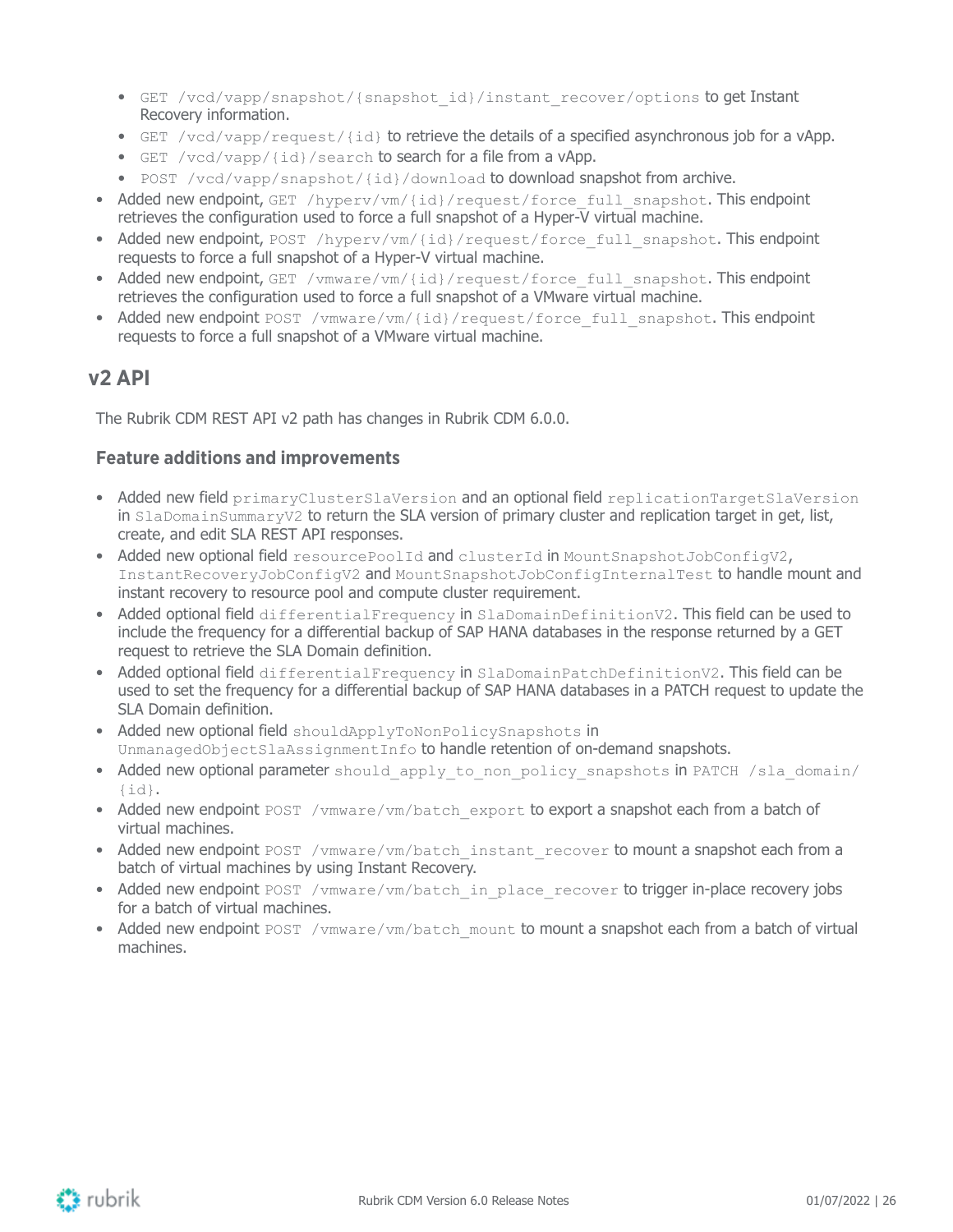### <span id="page-26-0"></span>**v3 API**

The Rubrik CDM REST API v3 path has changes in Rubrik CDM 6.0.0.

#### **New features and improvements**

- Added new field primaryClusterSlaVersion and an optional field replicationTargetSlaVersion in SlaDomainSummaryV2 to return SLA version of primary cluster and replication target in get, list, create, and edit SLA REST API responses.
- Added new optional parameter should apply to non policy snapshots in PATCH /sla\_domain/ {id}.

## <span id="page-26-1"></span>**Compatibility Matrix**

See the Rubrik CDM Compatibility Matrix for information about features, requirements, and compatibility for Rubrik CDM software.

### <span id="page-26-2"></span>**Rubrik Build**

Rubrik hosts community-based tools through the Rubrik Build program and associated GitHub repositories for community-supplied tools.

[Rubrik](https://build.rubrik.com/) Build is an open source program that provides access to a growing community of enthusiasts and experts across a number of languages and tools. Rubrik Build is used to create and improve projects that simplify monitoring, testing, development, and automated workflows for Rubrik product deployments.

Rubrik Build includes the following resources:

- Software [Development](https://build.rubrik.com/sdks/) Kits
- Tooling [Integrations](https://build.rubrik.com/tooling-integrations/)
- [Use Cases](https://build.rubrik.com/use-cases/)
- [Community](https://build.rubrik.com/community-projects/) Projects
- Rubrik REST API [documentation](https://github.com/rubrikinc/api-documentation)

**Important:** USE AT YOUR OWN RISK. Rubrik does not officially support the community tools. Carefully investigate a community tool before using it. Always test a community tool on non-production data before using the tool with production data.

### <span id="page-26-3"></span>**Support**

Use one of the following methods to contact Rubrik Support.

| Web   | <b>Rubrik Support Portal</b>          |
|-------|---------------------------------------|
| Phone | See Get In Touch for contact options. |
| Email | support@rubrik.com                    |

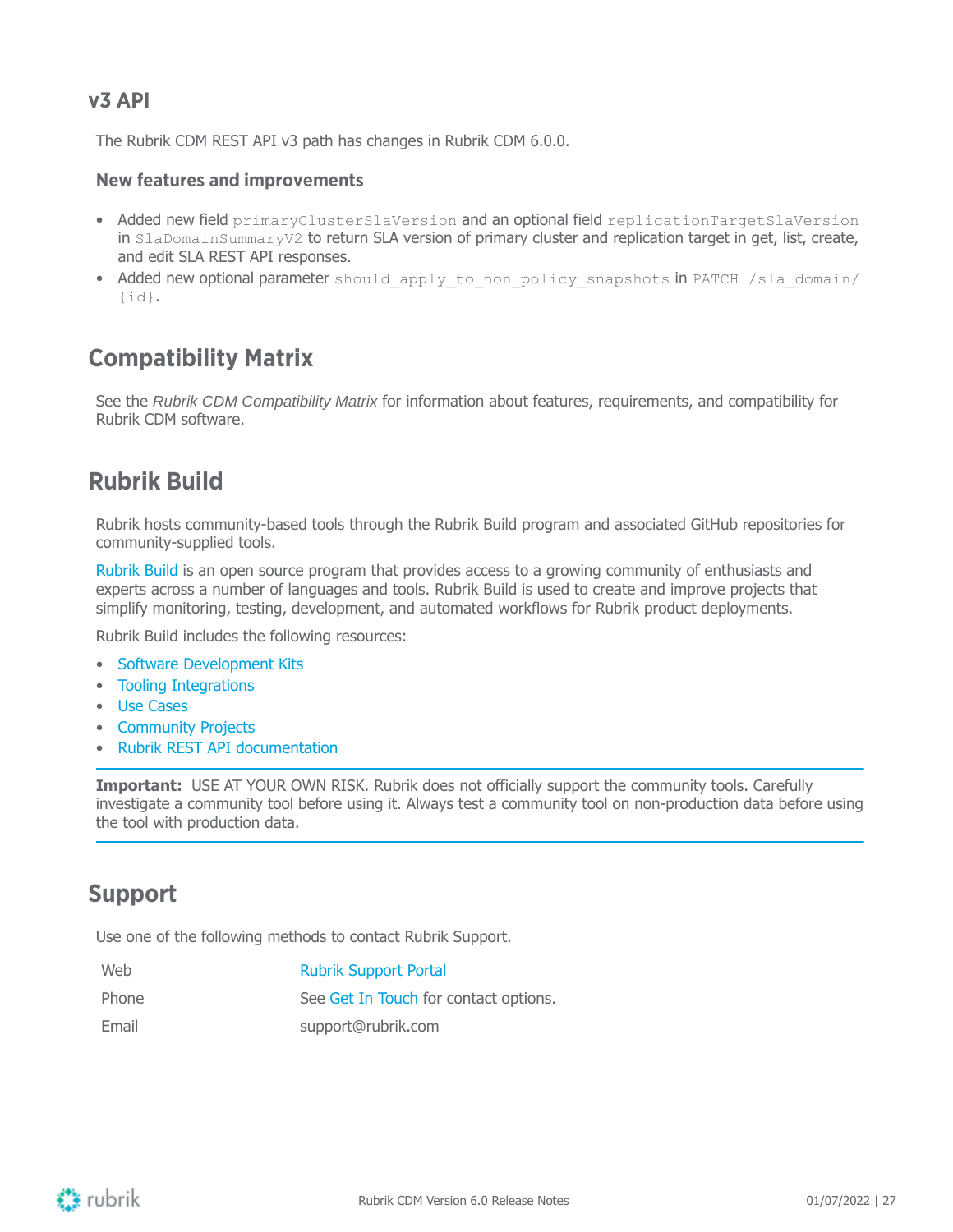## <span id="page-27-0"></span>**Comments and suggestions**

We welcome your comments and suggestions about our products and our product documentation.

#### **Products**

To provide comments and suggestions about our products contact Rubrik Support, as described in [Support](#page-26-3).

#### **Product documentation**

To provide comments and suggestions about the product documentation, please send your message by email to: techpubs@rubrik.com.

Please include the following information about the product documentation to help us to find the content that is the subject or your comments:

- Full title
- Part number
- Revision
- Relevant pages